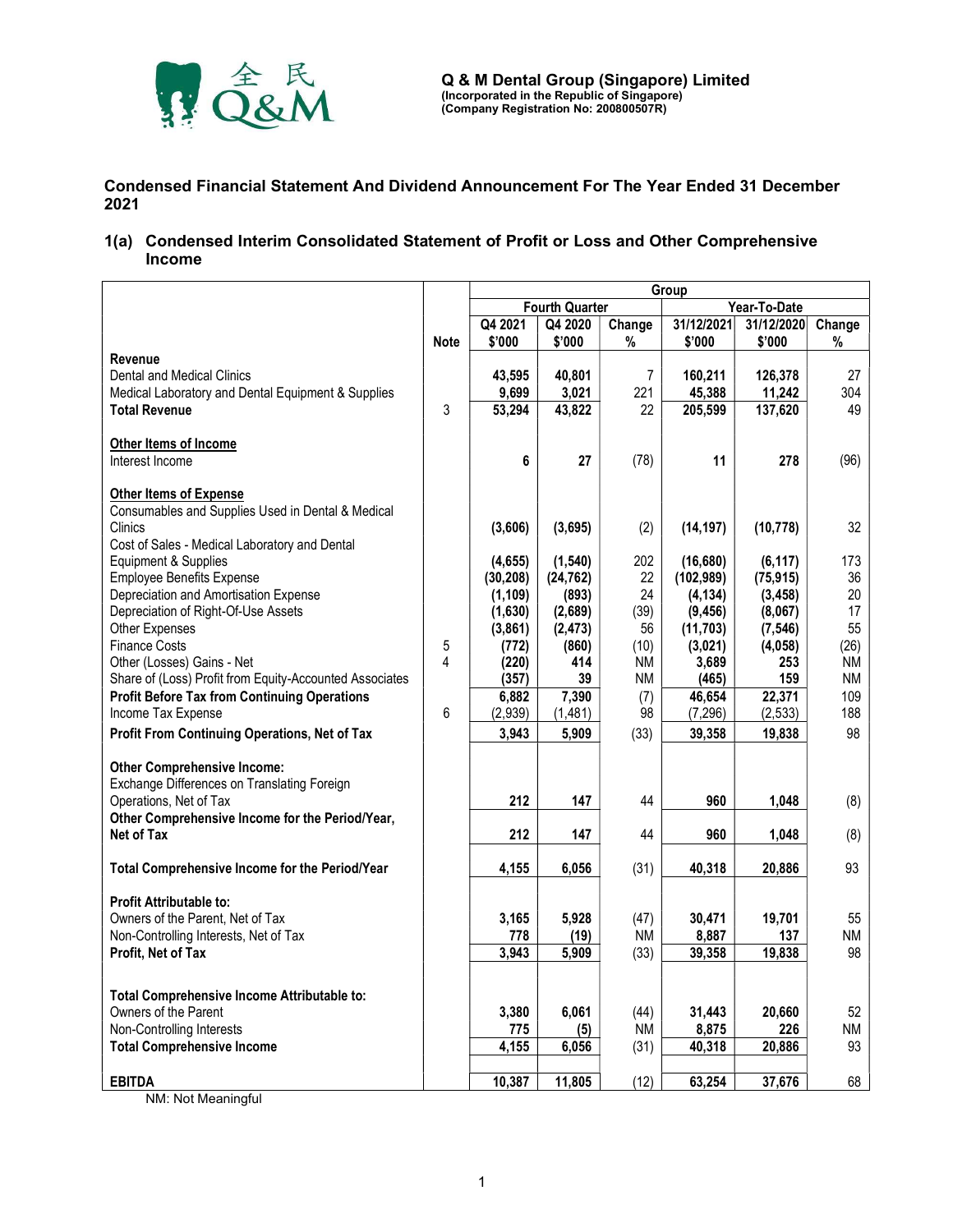

|                                                                 |             |         |                       | Group      |                 |  |
|-----------------------------------------------------------------|-------------|---------|-----------------------|------------|-----------------|--|
|                                                                 |             |         | <b>Fourth Quarter</b> |            | Year-To-Date    |  |
|                                                                 |             | Q4 2021 | Q4 2020               | 31/12/2021 | 31/12/2020      |  |
|                                                                 | <b>Note</b> | \$'000  | \$'000                | \$'000     | $$^{\prime}000$ |  |
|                                                                 |             |         |                       |            |                 |  |
| <b>Earnings Per Share</b>                                       |             |         |                       |            |                 |  |
| Based on the Weighted Average Number of Ordinary <sup>(a)</sup> |             |         |                       |            |                 |  |
| Shares on Issue - Cents                                         |             | 0.34    | 0.63                  | 3.23       | 2.09            |  |
| Fully Diluted Basis - Cents                                     |             | 0.34    | 0.63                  | 3.23       | 2.09            |  |
|                                                                 |             |         |                       |            |                 |  |

(a) The basic EPS for the period ended 31 December 2021 and 31 December 2020 are based on the profit attributable to equity holders of parent, net of tax and weighted average number of ordinary shares of 943,738,292 and 944,384,654 shares respectively.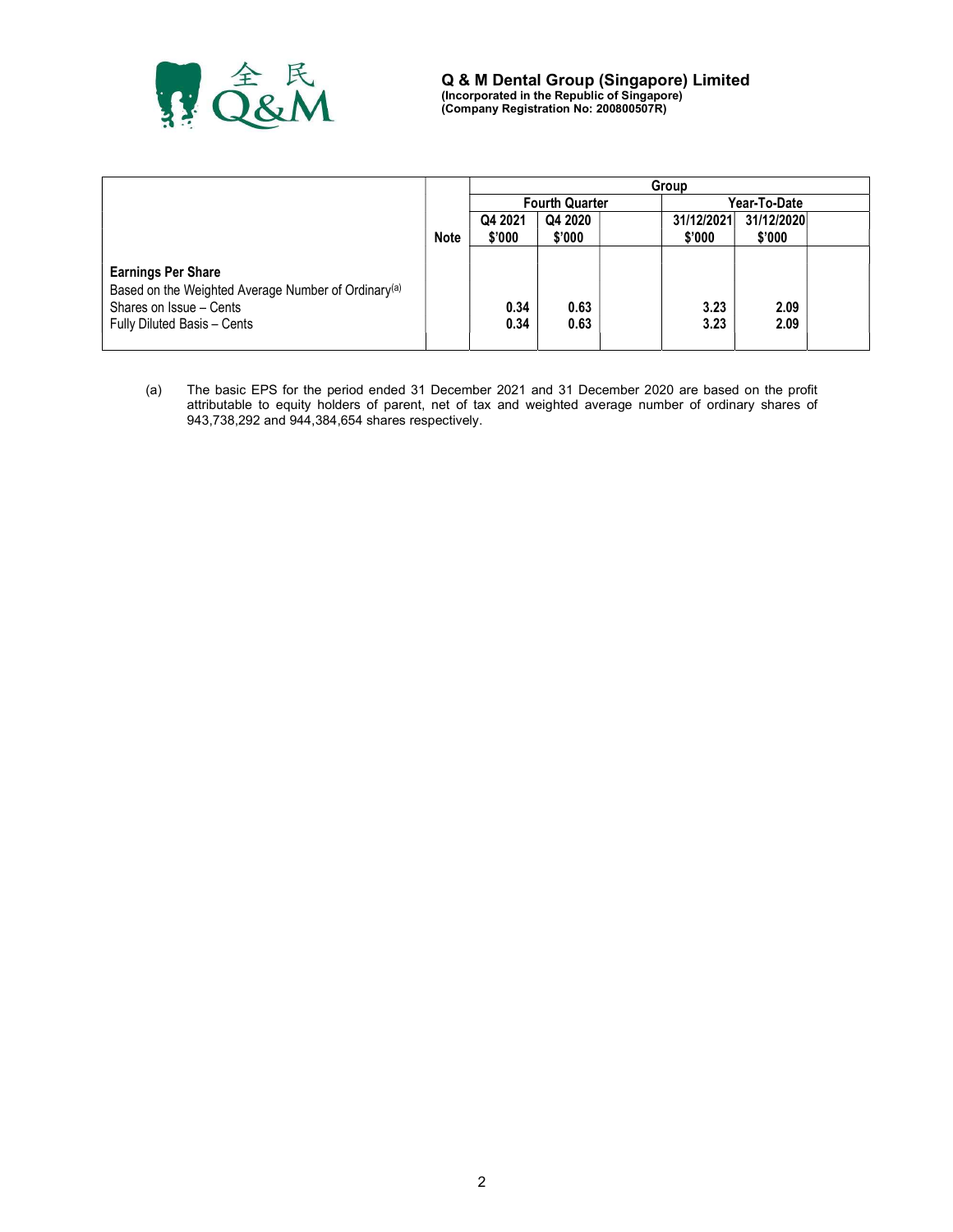

### 1(b) Condensed Interim Statements of Financial Position

|                                                                                          |             | Group           |                          | Company          |                  |  |
|------------------------------------------------------------------------------------------|-------------|-----------------|--------------------------|------------------|------------------|--|
|                                                                                          |             | As at           |                          | As at            |                  |  |
|                                                                                          |             | 31/12/2021      | 31/12/2020<br>(Restated) | 31/12/2021       | 31/12/2020       |  |
|                                                                                          | <b>Note</b> | \$'000          | \$'000                   | \$'000           | \$'000           |  |
| <b>ASSETS</b>                                                                            |             |                 |                          |                  |                  |  |
| <b>Non-Current Assets</b>                                                                |             |                 |                          |                  |                  |  |
| Property, Plant and Equipment                                                            | 8           | 32,604          | 28,884                   | 918              | 930              |  |
| Right-Of-Use Assets                                                                      |             | 51,716          | 49,521                   | 1,295            | 633              |  |
| <b>Investment in Subsidiaries</b><br><b>Investment in Associates</b>                     | 9           | 27,044          | 43,743                   | 61,943<br>33,383 | 65,273<br>32,964 |  |
| Goodwill                                                                                 | 10          | 56,597          | 53,791                   |                  |                  |  |
| Other Intangible Assets                                                                  | 11          | 3,580           | 2,814                    |                  |                  |  |
| <b>Other Receivables</b>                                                                 |             | 2,401           | 1,199                    | 2,068            | 822              |  |
| <b>Other Assets</b>                                                                      |             | 7,080           | 8,568                    | 3,777            | 3,939            |  |
| <b>Total Non-Current Assets</b>                                                          |             | 181,022         | 188,520                  | 103,384          | 104,561          |  |
|                                                                                          |             |                 |                          |                  |                  |  |
| <b>Current Assets</b>                                                                    |             |                 |                          |                  |                  |  |
| Inventories                                                                              |             | 15,892          | 16,092                   |                  |                  |  |
| <b>Trade and Other Receivables</b><br><b>Other Assets</b>                                |             | 27,823          | 18,190<br>3,226          | 89,739<br>1,494  | 95,688           |  |
| Cash and Cash Equivalents                                                                |             | 3,833<br>47,611 | 48,772                   | 2,661            | 1,703<br>5,123   |  |
|                                                                                          |             |                 |                          |                  |                  |  |
| <b>Total Current Assets</b>                                                              |             | 95,159          | 86,280                   | 93,894           | 102,514          |  |
| <b>Total Assets</b>                                                                      |             | 276,181         | 274,800                  | 197,278          | 207,075          |  |
| <b>EQUITY AND LIABILITIES</b>                                                            |             |                 |                          |                  |                  |  |
| <b>Equity Attributable to Owners of the Parent</b>                                       |             |                 |                          |                  |                  |  |
| Share Capital                                                                            | 12          | 86,758          | 86,758                   | 86,758           | 86,758           |  |
| <b>Treasury Shares</b>                                                                   | 12          | (13,950)        | (10, 897)                | (13,950)         | (10, 897)        |  |
| <b>Retained Earnings</b>                                                                 |             | 27,252          | 47,156                   | 11,961           | 28,523           |  |
| Other Reserves, Total                                                                    |             | (2, 211)        | (1, 937)                 |                  |                  |  |
| Equity Attributable to Owners of the Parent,<br><b>Total</b>                             |             | 97,849          | 121,080                  | 84,769           | 104,384          |  |
| Non-Controlling Interests                                                                |             | 5,397           | 3,615                    |                  |                  |  |
| <b>Total Equity</b>                                                                      |             | 103,246         | 124,695                  | 84,769           | 104,384          |  |
| <b>Non-Current Liabilities</b>                                                           |             |                 |                          |                  |                  |  |
| Provisions                                                                               |             | 776             | 850                      |                  |                  |  |
| Deferred Tax Liabilities                                                                 |             | 2,393           | 1,160                    |                  |                  |  |
| Lease Liabilities Arising from Right-Of-Use Assets                                       |             | 44,296          | 42,143                   | 1,131            | 509              |  |
| <b>Other Financial Liabilities</b>                                                       | 13          | 80,176          | 75,456                   | 78,408           | 71,788           |  |
| <b>Total Non-Current Liabilities</b>                                                     |             | 127,641         | 119,609                  | 79,539           | 72,297           |  |
|                                                                                          |             |                 |                          |                  |                  |  |
| <b>Current Liabilities</b>                                                               |             |                 |                          |                  |                  |  |
| Income Tax Payable                                                                       |             | 5,595           | 2,633                    |                  |                  |  |
| Trade and Other Payables                                                                 |             | 26,239          | 16,791                   | 29,536           | 29,014           |  |
| Lease Liabilities Arising from Right-Of-Use Assets<br><b>Other Financial Liabilities</b> | 13          | 9,908<br>3,552  | 9,131<br>1,941           | 189<br>3,245     | 134<br>1,246     |  |
|                                                                                          |             |                 |                          |                  |                  |  |
| <b>Total Current Liabilities</b>                                                         |             | 45,294          | 30,496                   | 32,970           | 30,394           |  |
| <b>Total Liabilities</b>                                                                 |             | 172,935         | 150,105                  | 112,509          | 102,691          |  |
| <b>Total Equity and Liabilities</b>                                                      |             | 276,181         | 274,800                  | 197,278          | 207,075          |  |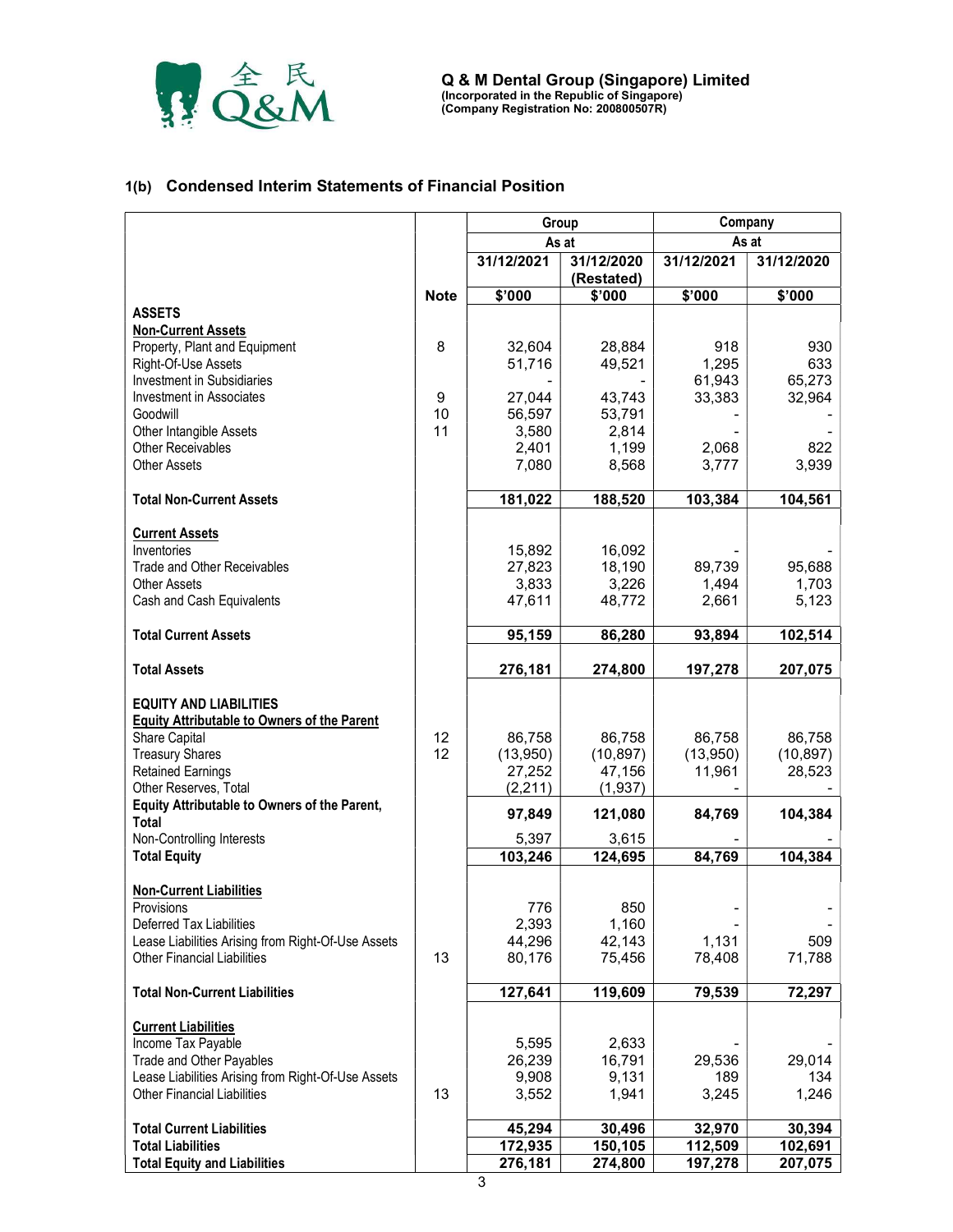

# 1(c) Condensed Interim Consolidated Statement of Cash Flows

|                                                                                                  | Group         |                       |                    |                    |  |  |
|--------------------------------------------------------------------------------------------------|---------------|-----------------------|--------------------|--------------------|--|--|
|                                                                                                  |               | <b>Fourth Quarter</b> |                    | Year-To-Date       |  |  |
|                                                                                                  | Q4 2021       | Q4 2020               | 31/12/2021         | 31/12/2020         |  |  |
|                                                                                                  | \$'000        | \$'000                | \$'000             | \$'000             |  |  |
| <b>Cash Flows From (Used in) Operating Activities</b><br>Profit Before Tax                       | 6,882         | 7,390                 | 46,654             | 22,371             |  |  |
| Adjustments for:                                                                                 |               |                       |                    |                    |  |  |
| Interest Income                                                                                  | (6)           | (27)                  | (11)               | (278)              |  |  |
| Interest Expense                                                                                 | 772           | 860                   | 3,021              | 4,058              |  |  |
| Loss (Gain) on Disposal of Plant and Equipment                                                   | 1             |                       | (9)                | 43                 |  |  |
| Plant and Equipment Written Off                                                                  | 110           | 73                    | 216                | 108                |  |  |
| Share of Loss (Profit) from Equity - Associated Associates                                       | 357           | (39)                  | 465                | (159)              |  |  |
| Gain on Disposal of interest in Associates                                                       |               |                       | (4, 373)           |                    |  |  |
| Impairment of Plant and Equipment                                                                |               |                       | (17)               | 6                  |  |  |
| Depreciation of Property, Plant and Equipment and Amortisation                                   | 1,109         | 893                   | 4,134              | 3,458              |  |  |
| Depreciation of Right-Of-Use Assets                                                              | 1,630         | 2,689                 | 9,456              | 8,067              |  |  |
| Foreign Currency Translation Reserve                                                             | (85)          | (135)                 | 52                 | 7                  |  |  |
| Provision                                                                                        |               | 25                    | (74)               | 253                |  |  |
| <b>Operating Cash Flows Before Changes in Working Capital</b>                                    | 10,770        | 11,729                | 59,514             | 37,934             |  |  |
| Inventories                                                                                      | 1,644         | (21)                  | 199                | (9,057)            |  |  |
| <b>Trade and Other Receivables</b>                                                               | 7,768         | 1,331                 | (9,848)            | (1,920)            |  |  |
| Other non-financial assets                                                                       | 283           | 1,183                 | (170)              | 92                 |  |  |
| Trade and Other Payables                                                                         | (1, 378)      | (691)                 | 4,220              | (2, 136)           |  |  |
| Net Cash Flows From Operating Activities Before Interest and Tax<br>Income Taxes Refunded (Paid) | 19,087<br>191 | 13,531<br>(215)       | 53,915<br>(3, 112) | 24,913<br>(1, 162) |  |  |
| <b>Net Cash Flows From Operating Activities</b>                                                  | 19,278        | 13,316                | 50,803             | 23,751             |  |  |
|                                                                                                  |               |                       |                    |                    |  |  |
| <b>Cash Flows (Used in) From Investing Activities</b>                                            |               |                       |                    |                    |  |  |
| Purchase of Plant and Equipment                                                                  | (2,888)       | (2, 120)              | (7, 874)           | (6, 390)           |  |  |
| Purchase of Intangible Assets                                                                    | 28            | (199)                 | (1,061)            | (873)              |  |  |
| Disposal of Plant and Equipment                                                                  | 149           | 81                    | 293                | 268                |  |  |
| Other non-financial assets                                                                       | 145           | 555                   | (805)              | 928                |  |  |
| <b>Trade and Other Receivables</b>                                                               |               | 1,109                 | 375                | 608                |  |  |
| Increase in Investment in Associate                                                              |               | (316)                 | (420)              | (496)              |  |  |
| Proceeds from Partial Disposal of Associate                                                      |               |                       | 17,002             | 47,515             |  |  |
| Dividend Received from Associate                                                                 |               |                       |                    | 1,282              |  |  |
| Acquisition of subsidiary                                                                        | (2,850)       | (400)                 | (2,850)            | (400)              |  |  |
| Other Receivables, Non-Current                                                                   | (1, 285)      | (987)                 | (1,202)            | (967)              |  |  |
| Interest Received                                                                                | 6             | 27                    | 11                 | 278                |  |  |
| Net Cash Flows (Used in) From Investing Activities                                               | (6, 695)      | (2, 250)              | 3,469              | 41,753             |  |  |
| <b>Cash Flows Used in Financing Activities</b>                                                   |               |                       |                    |                    |  |  |
| Lease Liabilities - Principal Portion Paid                                                       | (1, 283)      | (2, 235)              | (8, 787)           | (6,985)            |  |  |
| Lease Liabilities - Interest Paid                                                                | (422)         | (443)                 | (1, 599)           | (1, 837)           |  |  |
| Finance Lease Repayment                                                                          | (5)           | (3)                   | (20)               | (10)               |  |  |
| Proceeds from Finance Lease                                                                      |               |                       | 75                 |                    |  |  |
| Repayment of Bank Loans                                                                          | (96)          | (8,023)               | (1, 465)           | (9,374)            |  |  |
| Share Buy Back                                                                                   | (3,053)       |                       | (3,053)            | (1,529)            |  |  |
| Proceeds from Term Loan                                                                          |               |                       | 10,000             |                    |  |  |
| <b>Bill Payables</b>                                                                             | 78            | 562                   | (402)              | 193                |  |  |
| <b>Interest Paid</b>                                                                             | (350)         | (417)                 | (1, 422)           | (2, 221)           |  |  |
| Dividends Paid to Equity Owners                                                                  | (9, 395)      |                       | (48, 760)          | (22, 222)          |  |  |
| Net Cash Flows Used In Financing Activities                                                      | (14, 526)     | (10, 559)             | (55, 433)          | (43, 985)          |  |  |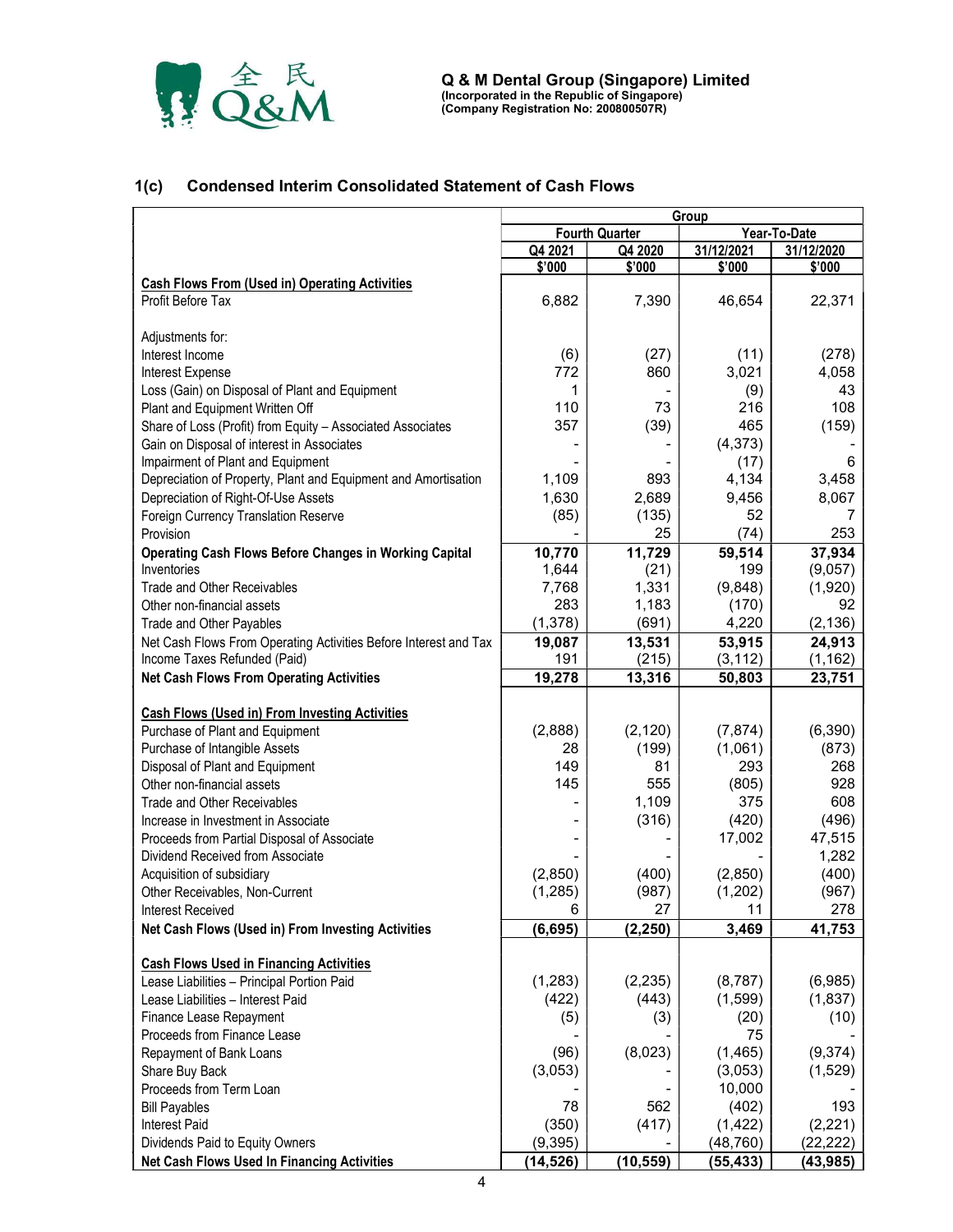

|                                                               | Group              |                       |            |              |  |  |
|---------------------------------------------------------------|--------------------|-----------------------|------------|--------------|--|--|
|                                                               |                    | <b>Fourth Quarter</b> |            | Year-To-Date |  |  |
|                                                               | Q4 2020<br>Q4 2021 |                       | 31/12/2021 | 31/12/2020   |  |  |
|                                                               | \$'000             | \$'000                | \$'000     | \$'000       |  |  |
| Net (Decrease) Increase in Cash and Cash Equivalents          | (1,943)            | 507                   | (1, 161)   | 21.519       |  |  |
| Cash and Cash Equivalents, Statement of Cash Flows, Beginning |                    |                       |            |              |  |  |
| Balance of the Period/Year                                    | 49.554             | 48.265                | 48.772     | 27,253       |  |  |
| Cash and Cash Equivalents, Statement of Cash Flows, Ending    |                    |                       |            |              |  |  |
| <b>Balance of the Period/Year</b>                             | 47,611             | 48.772                | 47,611     | 48.772       |  |  |
|                                                               |                    |                       |            |              |  |  |
| Cash and Cash Equivalents at End of Period/Year includes the  |                    |                       |            |              |  |  |
| following:                                                    |                    |                       |            |              |  |  |
| Cash and Bank Balances                                        | 47,611             | 48.772                | 47.611     | 48,772       |  |  |
| Cash and Cash Equivalents at End of Period/Year               | 47.611             | 48.772                | 47,611     | 48,772       |  |  |
|                                                               |                    |                       |            |              |  |  |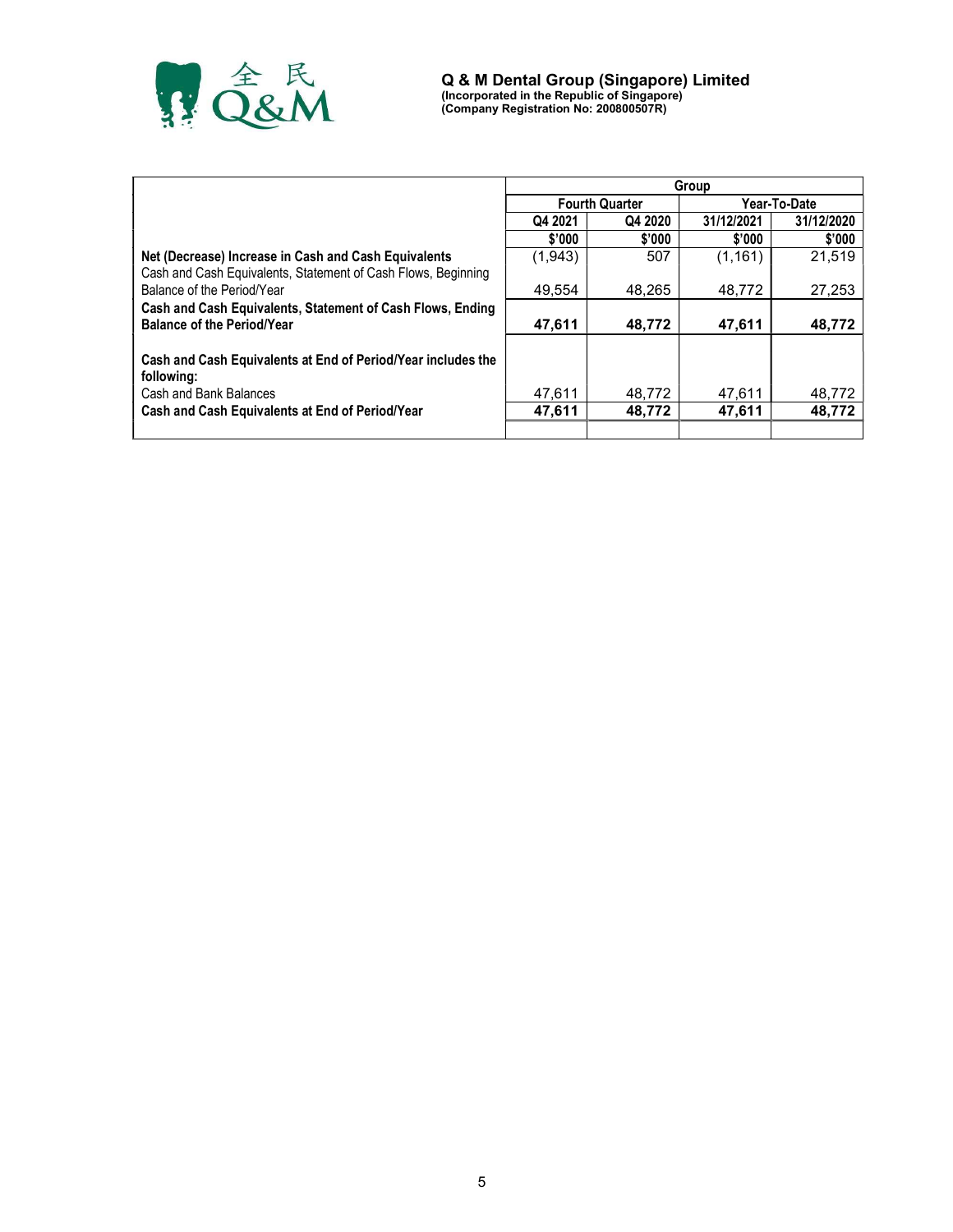

# 1(d)(i) Condensed Interim Statements of Changes in Equity

|                                                                    |                        |                                         |                         | (Incorporated in the Republic of Singapore)<br>(Company Registration No: 200800507R) |                                  |                          |                                 |
|--------------------------------------------------------------------|------------------------|-----------------------------------------|-------------------------|--------------------------------------------------------------------------------------|----------------------------------|--------------------------|---------------------------------|
| 1(d)(i) Condensed Interim Statements of Changes in Equity          |                        |                                         |                         |                                                                                      |                                  |                          |                                 |
|                                                                    | Total<br><b>Equity</b> | Attributable to<br>Parent Sub-<br>total | Share<br><b>Capital</b> | Retained<br><b>Earnings</b>                                                          | <b>Treasury</b><br><b>Shares</b> | Other<br><b>Reserves</b> | Non-<br>Controlling<br>Interest |
|                                                                    | \$'000                 | \$'000                                  | \$'000                  | \$'000                                                                               | \$'000                           | \$'000                   | \$'000                          |
| Group - Current Year                                               |                        |                                         |                         |                                                                                      |                                  |                          |                                 |
| Opening Balance at 1 January 2021                                  | 124,695                | 121,080                                 | 86,758                  | 47,156                                                                               | (10, 897)                        | (1,937)                  | 3,615                           |
| <b>Movements in Equity:</b>                                        |                        |                                         |                         |                                                                                      |                                  |                          |                                 |
| Total Comprehensive Income for the Year                            | 40,318                 | 31,443                                  |                         | 30,471                                                                               |                                  | 972                      | 8,875                           |
| Share Buy Back                                                     | (3,053)                | (3,053)                                 |                         |                                                                                      | (3,053)                          |                          | $\overline{a}$                  |
| Decrease in Non-Controling Interest without a<br>change in Control | (5,054)                | (1,246)                                 |                         |                                                                                      | $\blacksquare$                   | (1,246)                  | (3,808)                         |
| Dividends paid to Non-Controlling Interest                         | (4,900)                | (1,615)                                 |                         | (1,615)                                                                              |                                  |                          | (3, 285)                        |
| Dividends Paid (Note 7)                                            | (48, 760)              | (48, 760)                               |                         | (48, 760)                                                                            |                                  |                          | $\overline{a}$                  |
| Closing Balance at 31 December 2021                                | 103,246                | 97,849                                  | 86,758                  | 27,252                                                                               | (13,950)                         | (2,211)                  | 5,397                           |
| Group - Previous Year                                              |                        |                                         |                         |                                                                                      |                                  |                          |                                 |
| Opening Balance at 1 January 2020                                  | 123,130                | 121,973                                 | 86,758                  | 49,677                                                                               | (11,558)                         | (2,904)                  | 1,157                           |
| <b>Movements in Equity:</b>                                        |                        |                                         |                         |                                                                                      |                                  |                          |                                 |
| Total Comprehensive Income for the Year                            | 20,886                 | 20,660                                  |                         | 19,701                                                                               | L                                | 959                      | 226                             |
| Share Buy Back                                                     | (1,529)                | (1,529)                                 |                         |                                                                                      | (1,529)                          |                          |                                 |
| Issue of Share Capital                                             | 2,190                  | 2,190                                   |                         |                                                                                      | 2,190                            |                          | $\overline{a}$                  |
| Dividends Paid (Note 7)                                            | (22, 222)              | (22, 222)                               |                         | (22, 222)                                                                            |                                  |                          |                                 |
| Decrease in Non-Controling Interest without a<br>change in Control |                        | 8                                       |                         |                                                                                      |                                  | 8                        | (8)                             |
| Contribution by Non-Controlling Interest<br>(Restated)             | 2,240                  |                                         |                         |                                                                                      |                                  |                          | 2,240                           |
| Closing Balance at 31 December 2020                                | 124,695                | 121,080                                 | 86,758                  | 47,156                                                                               | (10, 897)                        | (1, 937)                 | 3,615                           |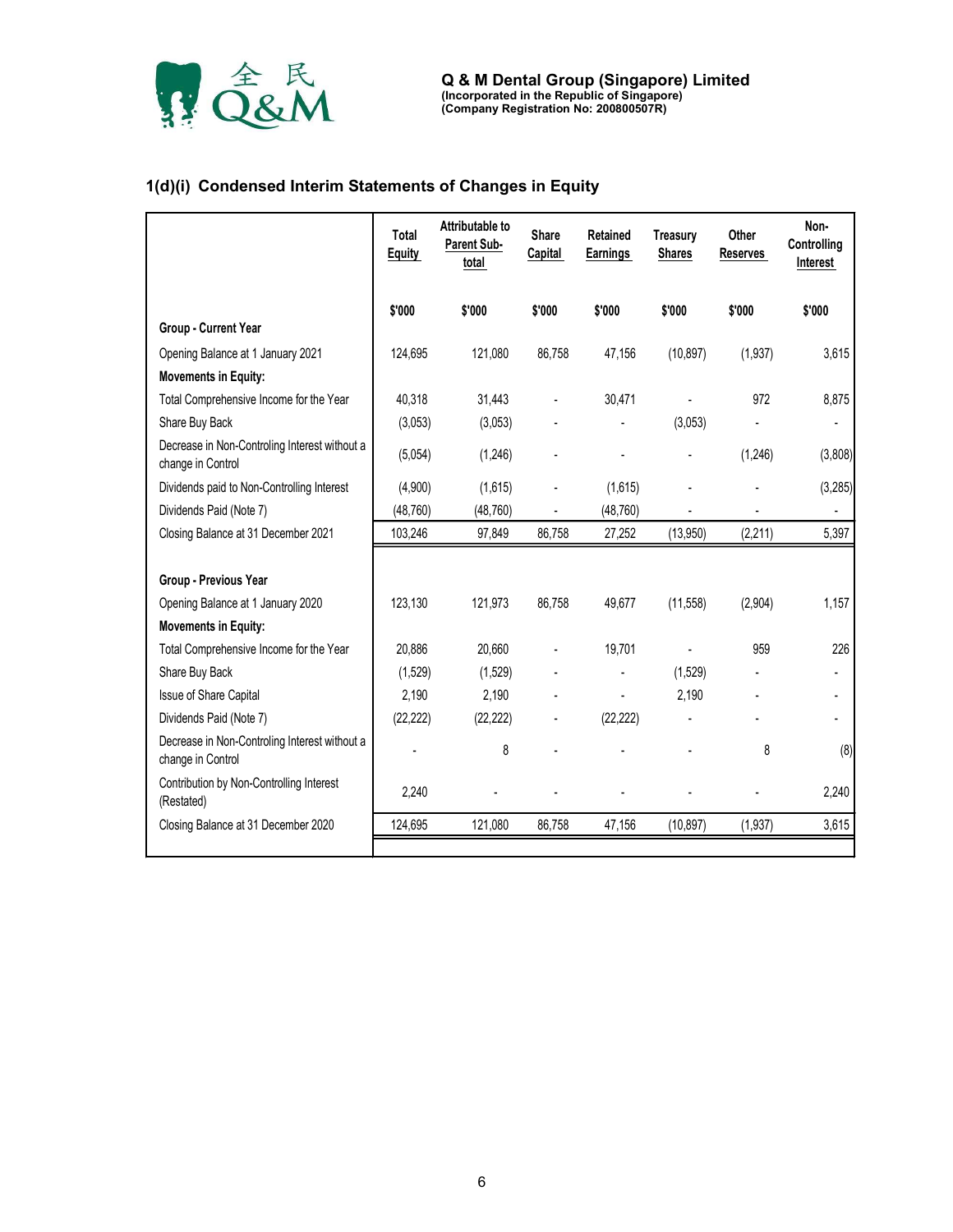

# 1(d)(ii) Condensed Interim Statements of Changes in Equity

|                                         | <b>Total Equity</b> | <b>Share Capital</b> | <b>Treasury</b><br><b>Shares</b> | <b>Other</b><br>Reserve | <b>Retained</b><br><b>Earnings</b> |
|-----------------------------------------|---------------------|----------------------|----------------------------------|-------------------------|------------------------------------|
|                                         | \$'000              | \$'000               | \$'000                           | \$'000                  | \$'000                             |
| <b>Company - Current Year</b>           |                     |                      |                                  |                         |                                    |
| Opening Balance at 1 January 2021       | 104,384             | 86,758               | (10, 897)                        |                         | 28,523                             |
| <b>Movements in Equity:</b>             |                     |                      |                                  |                         |                                    |
| Total Comprehensive Income for the Year | 32,198              |                      |                                  |                         | 32,198                             |
| Share Buy Back                          | (3,053)             |                      | (3,053)                          |                         |                                    |
| Dividends Paid (Note 7)                 | (48,760)            |                      |                                  |                         | (48, 760)                          |
| Closing Balance at 31 December 2021     | 84,769              | 86,758               | (13,950)                         |                         | 11,961                             |
|                                         |                     |                      |                                  |                         |                                    |
| <b>Company - Previous Year</b>          |                     |                      |                                  |                         |                                    |
| Opening Balance at 1 January 2020       | 106,921             | 86,758               | (11, 558)                        |                         | 31,721                             |
| <b>Movements in Equity:</b>             |                     |                      |                                  |                         |                                    |
| Total Comprehensive Income for the Year | 19,024              |                      |                                  |                         | 19,024                             |
| Share Buy Back                          | (1,529)             |                      | (1,529)                          |                         |                                    |
| Issue of Share Capital                  | 2,190               |                      | 2,190                            |                         |                                    |
| Dividends Paid (Note 7)                 | (22, 222)           |                      |                                  |                         | (22, 222)                          |
| Closing Balance at 31 December 2020     | 104,384             | 86,758               | (10, 897)                        |                         | 28,523                             |
|                                         |                     |                      |                                  |                         |                                    |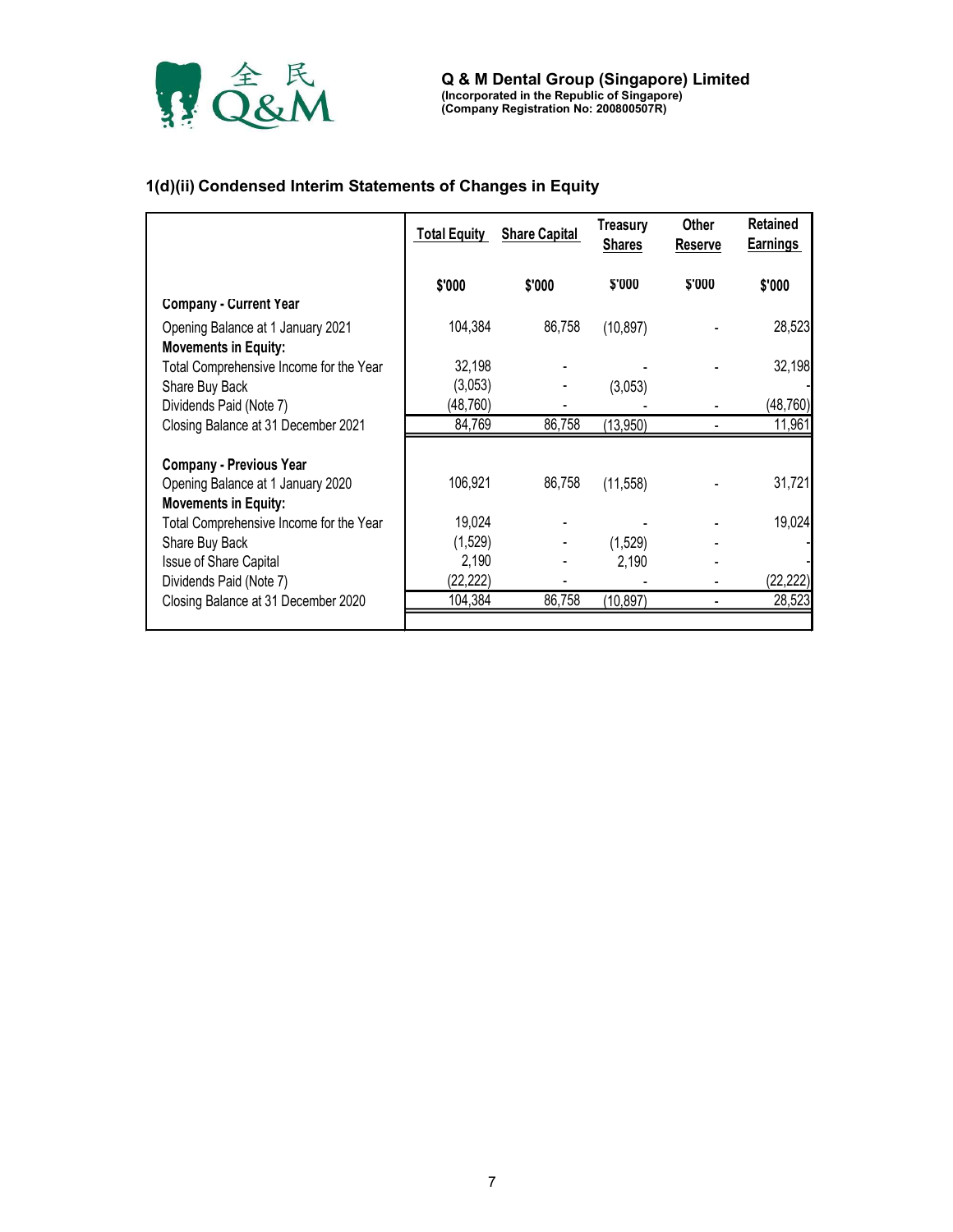

# 1(e) Notes to the Condensed Interim Financial Statements 31 December 2021

#### 1. General

The Company is incorporated in Singapore with limited liability. The financial statements are presented in Singapore dollars and they cover the Company (referred to as "parent") and the subsidiaries. The registered office is: 2 Clementi Loop, #04-01 Logis Hub @ Clementi, Singapore 129809. The Company is situated in Singapore.

The board of directors approved and authorised these condensed financial statements for issue on the date of this announcement. The directors have the power to amend and reissue the financial statements.

The principal activities of the Company are the provision of management and consultancy services and investment holding. It is listed on the Singapore Exchange Securities Trading Limited, ("SGX-ST").

The principal activities of the group are disclosed in Note 2 on segment information.

The financial information contained in this announcement has neither been audited nor review by the auditors.

The latest audited annual financial statements were not subject to an adverse opinion, qualified opinion or disclaimer of opinion.

#### Basis of presentation

These condensed consolidated interim financial statements have been prepared in accordance with the Singapore Financial Reporting Standards (International) ("SFRS (I) s") 1-34 Interim Financial Reporting issued by the Accounting Standards Council Singapore. They are also in compliance with the International Financial Reporting Standards (IFRSs) issued by the International Accounting Standards Board (IASB) and the provisions of the SGX Mainboard Listing Rules.

The accounting policies and methods of computation applied in these condensed consolidated interim financial statements are consistent with those of the latest audited annual financial statements for the reporting year ended 31 December 2020. However, the typical notes and information included in the latest audited annual financial statements are not included in these interim financial statements except for the selected explanatory notes included to explain events and transactions that are significant to an understanding of the changes in the performance and financial position of the group since the latest audited annual financial statements.

#### New and amended standards adopted by the Group

A number of amendments to Standards have become applicable for the current reporting period. The Group did not have to change its accounting policies or make retrospective adjustments as a result of adopting those standards.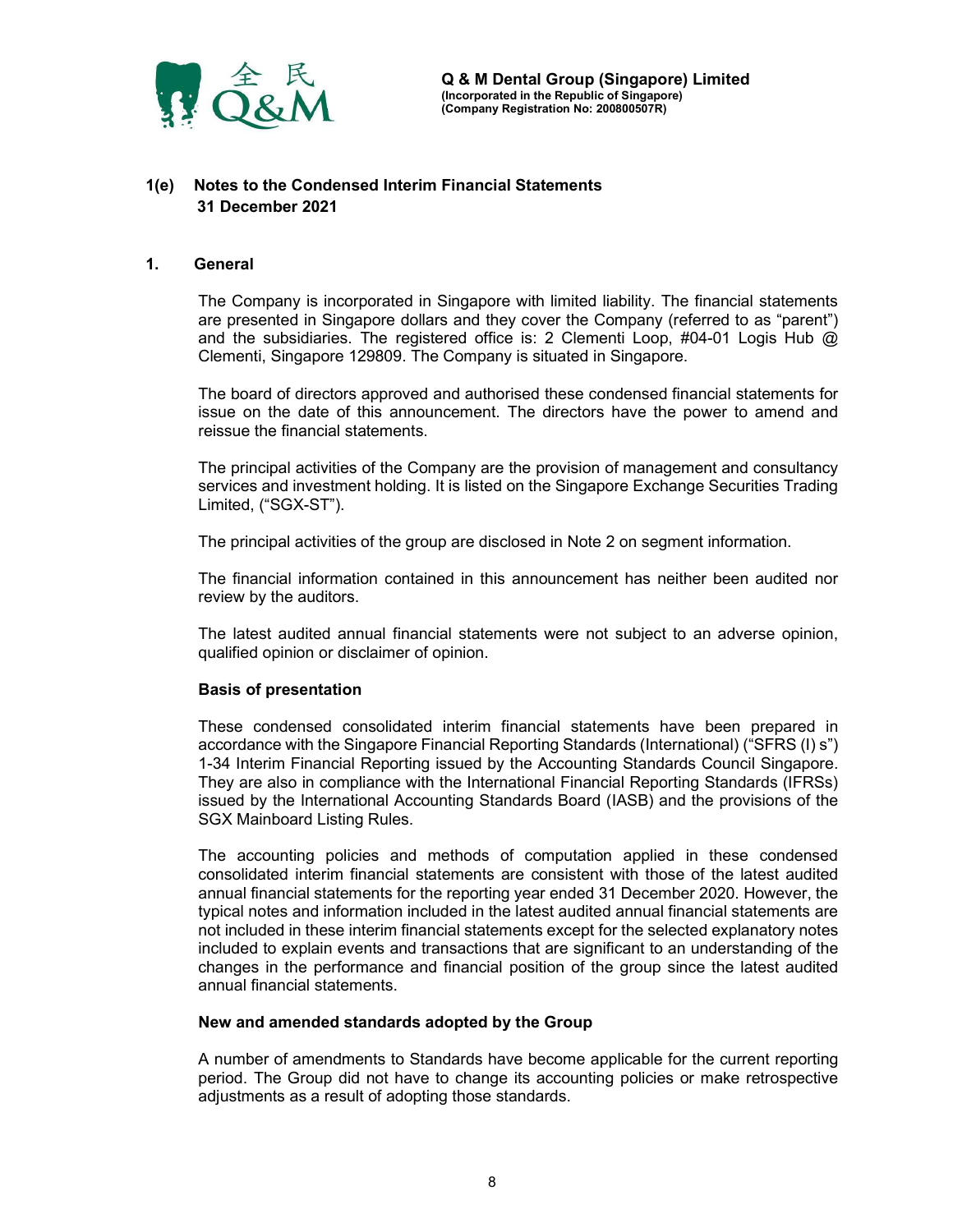

### Critical judgements, assumptions and estimation uncertainties

These estimates and assumptions are periodically monitored to ensure they incorporate all relevant information available at the date when financial statements are prepared. However, this does not prevent actual figures differing from estimates. The nature and the carrying amount of such significant assets and liabilities are disclose with further details in the relevant Notes to these condensed consolidated interim financial statements.

The significant judgements made by management in applying the Group's accounting policies and the key sources of estimation uncertainty were the same as those that applied to the consolidated financial statements as at and for the year ended 31 December 2020.

#### 2. Financial information by operating segments

#### 2A. Information about reportable segment profit or loss, assets and liabilities

The following summary describes the operations in each of the Group's operating segments:

- (i) Primary healthcare comprising dentistry, family medicine, aesthetic services and others.
- (ii) Medical laboratory and dental equipment and supplies comprising sale and distribution of Covid-19 test kits and provision of laboratory testing and distribution of dental supplies and equipment.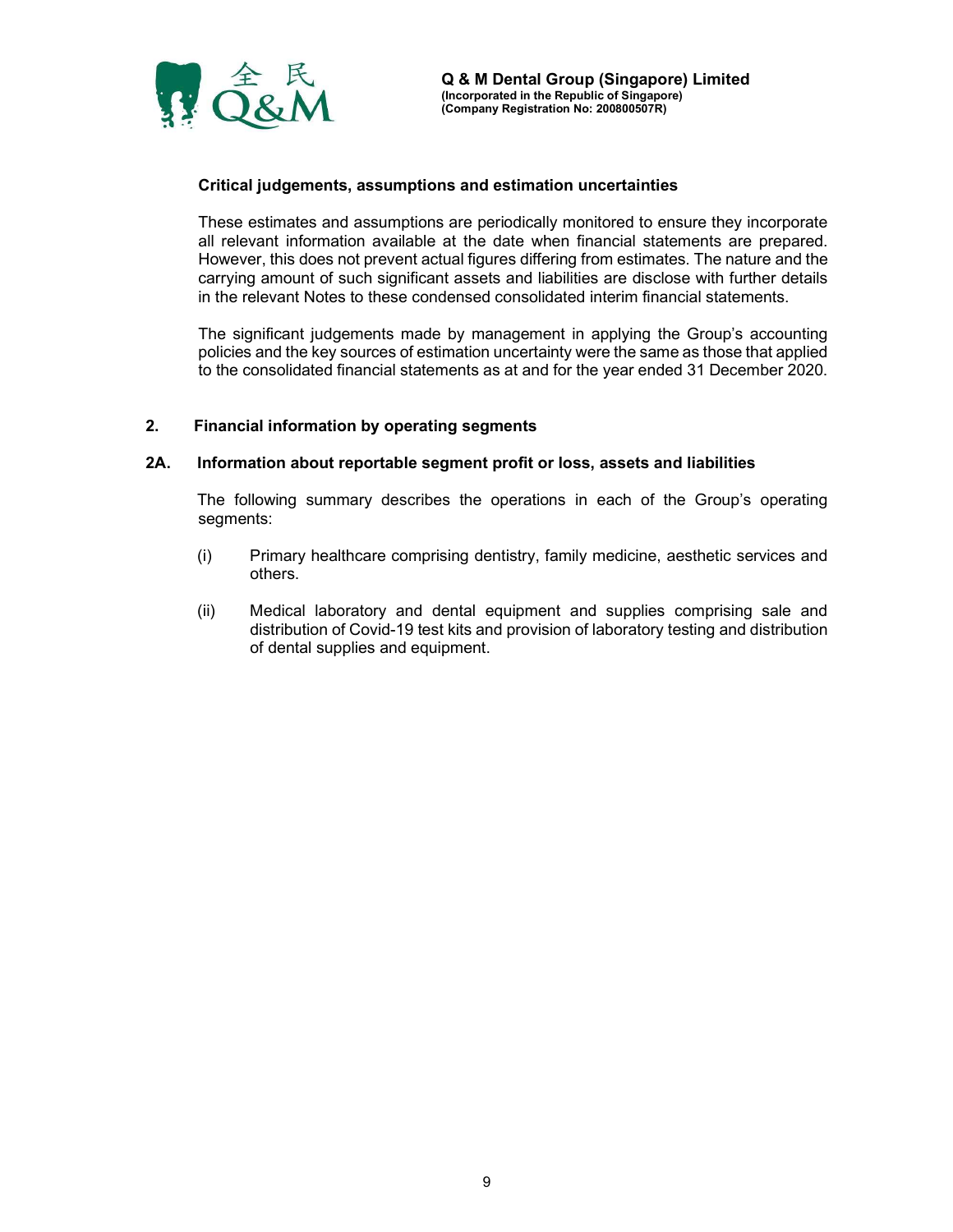

Q & M Dental Group (Singapore) Limited (Incorporated in the Republic of Singapore) (Company Registration No: 200800507R)

# 2B(i). Profit or loss for the 3 months ended 31 December from continuing operations and reconciliations

|                                                                                                                                                                                                                          | <b>Primary Healthcare</b> |                  | Medical Laboratory and<br>Unallocated - Investment in<br>Dental Equipment & Supplies<br><b>Associates</b> |                   |                | Consolidated   |                                                                           |                                                                           |
|--------------------------------------------------------------------------------------------------------------------------------------------------------------------------------------------------------------------------|---------------------------|------------------|-----------------------------------------------------------------------------------------------------------|-------------------|----------------|----------------|---------------------------------------------------------------------------|---------------------------------------------------------------------------|
|                                                                                                                                                                                                                          | 2021<br>\$'000            | 2020<br>\$'000   | 2021<br>\$'000                                                                                            | 2020<br>\$'000    | 2021<br>\$'000 | 2020<br>\$'000 | 2021<br>\$'000                                                            | 2020<br>\$'000                                                            |
| Revenue by segment<br>Inter-segment sales                                                                                                                                                                                | 43,935<br>(340)           | 40,867<br>(66)   | 11,590<br>(1, 891)                                                                                        | 4,124<br>(1, 103) |                |                | 55,525<br>(2, 231)                                                        | 44,991<br>(1, 169)                                                        |
| <b>Total revenue</b>                                                                                                                                                                                                     | 43,595                    | 40,801           | 9,699                                                                                                     | 3,021             |                |                | 53,294                                                                    | 43,822                                                                    |
| Segment results<br>Job support scheme and rental rebate                                                                                                                                                                  | 8,230                     | 11,012<br>560    | 2,520                                                                                                     | 115<br>106        | (357)          | 39             | 10,393                                                                    | 11,166<br>666                                                             |
| Seament results<br>Finance costs<br>Depreciation of plant and equipment<br>Depreciation right-of-use assets<br>Amortisation of intangible assets<br>Profit before income tax<br>Income tax expense<br>Profit, net of tax | 8.230                     | 11.572           | 2,520                                                                                                     | 221               | (357)          | 39             | 10.393<br>(772)<br>(962)<br>(1,630)<br>(147)<br>6,882<br>(2,939)<br>3,943 | 11.832<br>(860)<br>(830)<br>(2,689)<br>(63)<br>7,390<br>(1, 481)<br>5,909 |
| <b>Expenditure for non-current assets</b><br>Property, plant and equipment                                                                                                                                               | (2, 449)                  | (1,549)          | (439)                                                                                                     | (571)             |                |                | (2,888)                                                                   | (2, 120)                                                                  |
| Other material non-cash items                                                                                                                                                                                            |                           |                  |                                                                                                           |                   |                |                |                                                                           |                                                                           |
| Depreciation of plant and equipment<br>Depreciation right-of-use assets                                                                                                                                                  | (796)<br>(1,536)          | (753)<br>(2,643) | (166)<br>(94)                                                                                             | (77)<br>(46)      |                |                | (962)<br>(1,630)                                                          | (830)<br>(2,689)                                                          |
| Amortisation of intangible assets<br>Finance costs<br>Allowance on inventories                                                                                                                                           | (73)<br>(753)             | (63)<br>(845)    | (74)<br>(19)<br>(94)                                                                                      | (15)              |                |                | (147)<br>(772)<br>(94)                                                    | (63)<br>(860)                                                             |
| Allowance on trade receivables                                                                                                                                                                                           |                           | 180              | (20)                                                                                                      |                   |                |                | (20)                                                                      | 180                                                                       |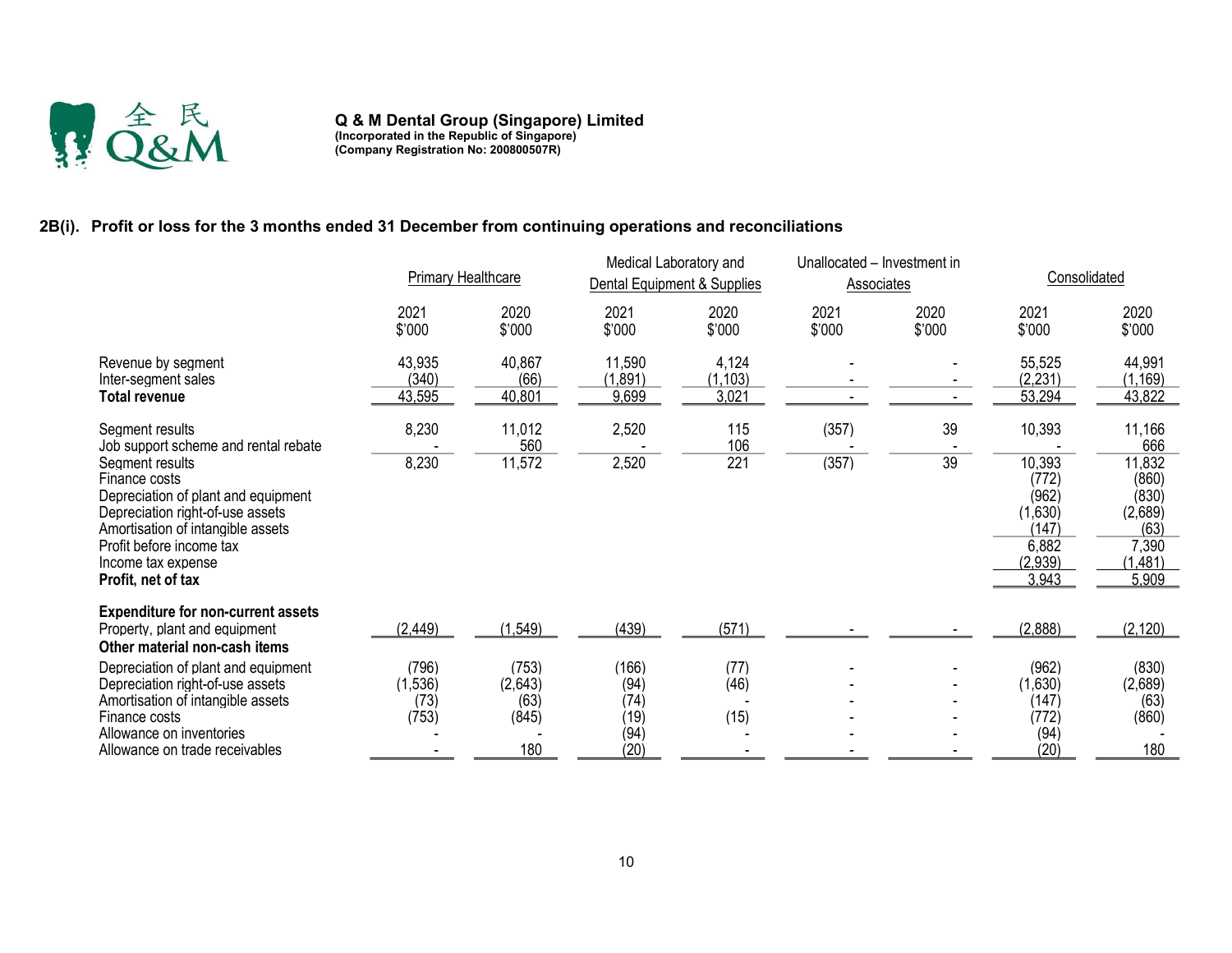

Q & M Dental Group (Singapore) Limited (Incorporated in the Republic of Singapore) (Company Registration No: 200800507R)

# 2B(ii). Profit or loss for the 12 months ended 31 December from continuing operations and reconciliations

|                                                                                                                                                                                                                                                                    | <b>Primary Healthcare</b>              |                                               | Medical Laboratory and<br>Dental Equipment & Supplies |                              | Unallocated - Investment in<br>Associates |                | Consolidated                                                                      |                                                                                 |
|--------------------------------------------------------------------------------------------------------------------------------------------------------------------------------------------------------------------------------------------------------------------|----------------------------------------|-----------------------------------------------|-------------------------------------------------------|------------------------------|-------------------------------------------|----------------|-----------------------------------------------------------------------------------|---------------------------------------------------------------------------------|
|                                                                                                                                                                                                                                                                    | 2021<br>\$'000                         | 2020<br>\$'000                                | 2021<br>\$'000                                        | 2020<br>\$'000               | 2021<br>\$'000                            | 2020<br>\$'000 | 2021<br>\$'000                                                                    | 2020<br>\$'000                                                                  |
| Revenue by segment<br>Inter-seament sales<br><b>Total revenue</b>                                                                                                                                                                                                  | 160,749<br>(538)<br>160,211            | 126,642<br>(264)<br>126,378                   | 51,340<br>(5,952)<br>45,388                           | 14,827<br>(3, 585)<br>11,242 |                                           |                | 212,089<br>(6, 490)<br>205,599                                                    | 141,469<br>(3,849)<br>137,620                                                   |
| Segment results<br>Job support scheme                                                                                                                                                                                                                              | 36,984                                 | 33,433<br>3,096                               | 22,373                                                | 1,092<br>174                 | 3,908                                     | 159            | 63,265                                                                            | 34,684<br>3,270                                                                 |
| Segment results<br>Finance costs<br>Depreciation of plant and equipment<br>Depreciation right-of-use assets<br>Amortisation of intangible assets<br>Profit before income tax<br>Income tax expense<br>Profit, net of tax                                           | 36,984                                 | 36,529                                        | 22,373                                                | 1,266                        | 3,908                                     | 159            | 63,265<br>(3,021)<br>(3,741)<br>(9, 456)<br>(393)<br>46.654<br>(7, 296)<br>39,358 | 37,954<br>(4,058)<br>(3,204)<br>(8,067)<br>(254)<br>22,371<br>(2,533)<br>19,838 |
| <b>Expenditure for non-current assets</b><br>Property, plant and equipment                                                                                                                                                                                         | (5, 874)                               | (3,605)                                       | (2,000)                                               | (2,785)                      |                                           |                | (7, 874)                                                                          | (6,390)                                                                         |
| Other material non-cash items<br>Depreciation of plant and equipment<br>Depreciation right-of-use assets<br>Amortisation of intangible assets<br>Finance costs<br>Gain on deem disposal of associate<br>Allowance on inventories<br>Allowance on trade receivables | (3,232)<br>(9,248)<br>(263)<br>(2,972) | (3,008)<br>(7,996)<br>(254)<br>(4,042)<br>180 | (509)<br>(208)<br>(130)<br>(49)<br>(377)<br>(75)      | (196)<br>(71)<br>(16)        | 4,373                                     |                | (3,741)<br>(9, 456)<br>(393)<br>(3,021)<br>4,373<br>(377)<br>(75)                 | (3,204)<br>(8,067)<br>(254)<br>(4,058)<br>180                                   |
| Allowance on plant and equipment                                                                                                                                                                                                                                   | 17                                     | (6)                                           |                                                       |                              |                                           |                | 17                                                                                | (6)                                                                             |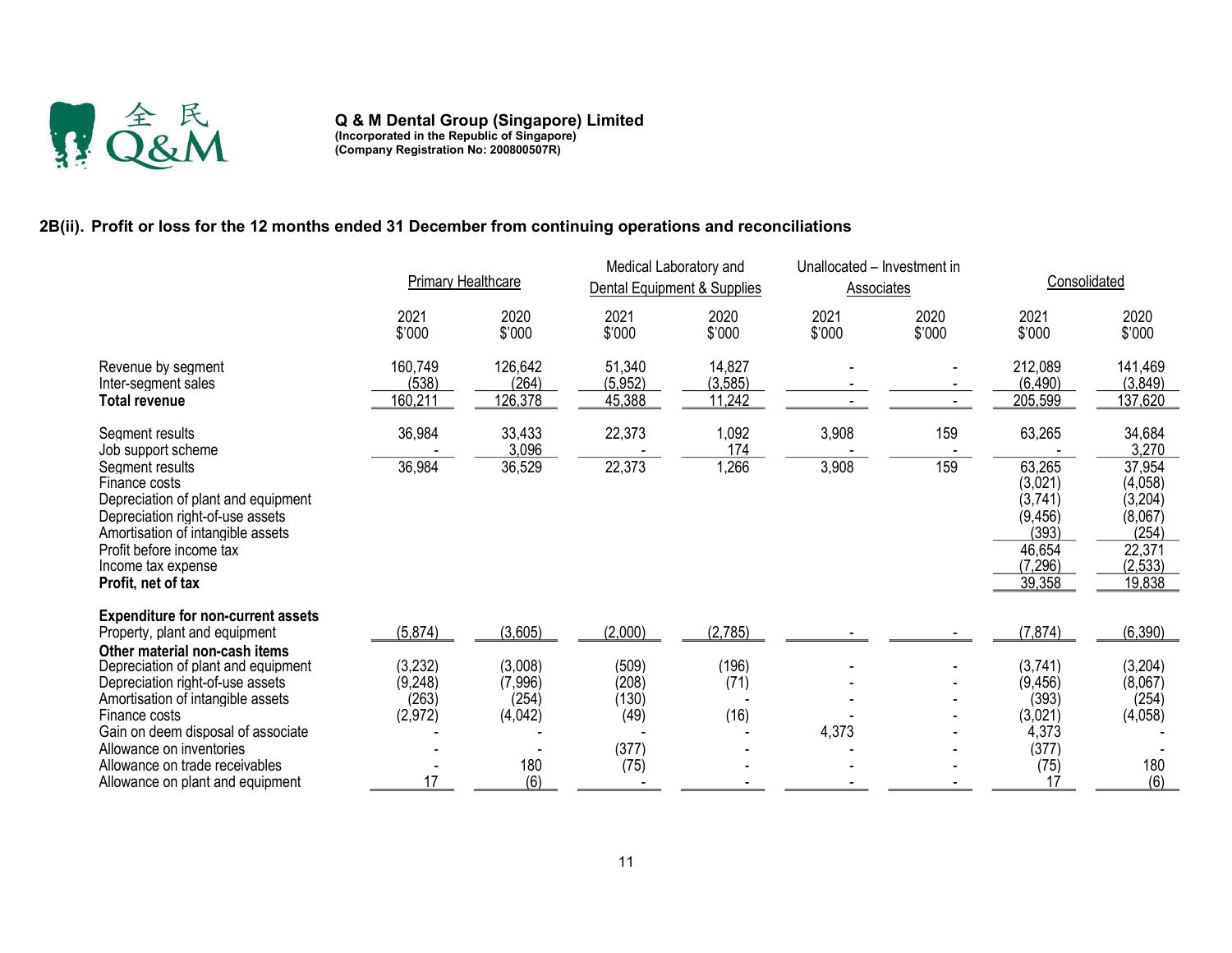

### 2C. Assets and reconciliation

|                                                      | As at   |         |  |
|------------------------------------------------------|---------|---------|--|
|                                                      | 31 Dec  | 31 Dec  |  |
|                                                      | 2021    | 2020    |  |
|                                                      | \$'000  | \$'000  |  |
| Segment assets                                       |         |         |  |
| Primary healthcare                                   | 200.241 | 204,774 |  |
| Medical laboratory and dental equipment and supplies | 48,897  | 26,283  |  |
| Unallocated – investment in associates               | 27,043  | 43,743  |  |
| Total                                                | 276,181 | 274,800 |  |

#### 2D. Liabilities and reconciliation

|                                                      | As at   |         |
|------------------------------------------------------|---------|---------|
|                                                      | 31 Dec  | 31 Dec  |
|                                                      | 2021    | 2020    |
|                                                      | \$'000  | \$'000  |
| Segment liabilities                                  |         |         |
| Primary healthcare                                   | 157,813 | 146,210 |
| Medical laboratory and dental equipment and supplies | 15,122  | 3,895   |
| Total                                                | 172,935 | 150,105 |

### 2E. Geographical information

The Group operations are primarily in Singapore, Malaysia and China.

|                    |             | 3 months ended 31 Dec | 12 months ended 31 Dec |         |
|--------------------|-------------|-----------------------|------------------------|---------|
|                    | <u>2021</u> | 2020                  | 2021                   | 2020    |
|                    | \$'000      | \$'000                | \$'000                 | \$'000  |
| Revenue            |             |                       |                        |         |
| Singapore          | 49,976      | 40,288                | 194,140                | 126,596 |
| Malaysia           | 2,993       | 3,198                 | 10,252                 | 9,752   |
| China              | 325         | 336                   | 1,207                  | 1,272   |
| Total              | 53,294      | 43,822                | 205,599                | 137,620 |
|                    |             |                       |                        |         |
|                    |             |                       | As at                  |         |
|                    |             |                       | 31 Dec                 | 31 Dec  |
|                    |             |                       | 2021                   | 2020    |
|                    |             |                       | \$'000                 | \$'000  |
| Non-current assets |             |                       |                        |         |
| Singapore          |             |                       | 149,153                | 138,116 |
| Malaysia           |             |                       | 4,462                  | 4,227   |
| China              |             |                       | 27,407                 | 46,177  |
| Total              |             |                       | 181,022                | 188,520 |

Revenues are attributed to countries on the basis of the customer's location, irrespective of the origin of the goods and services. The non-current assets are analysed by the geographical area in which the assets are located.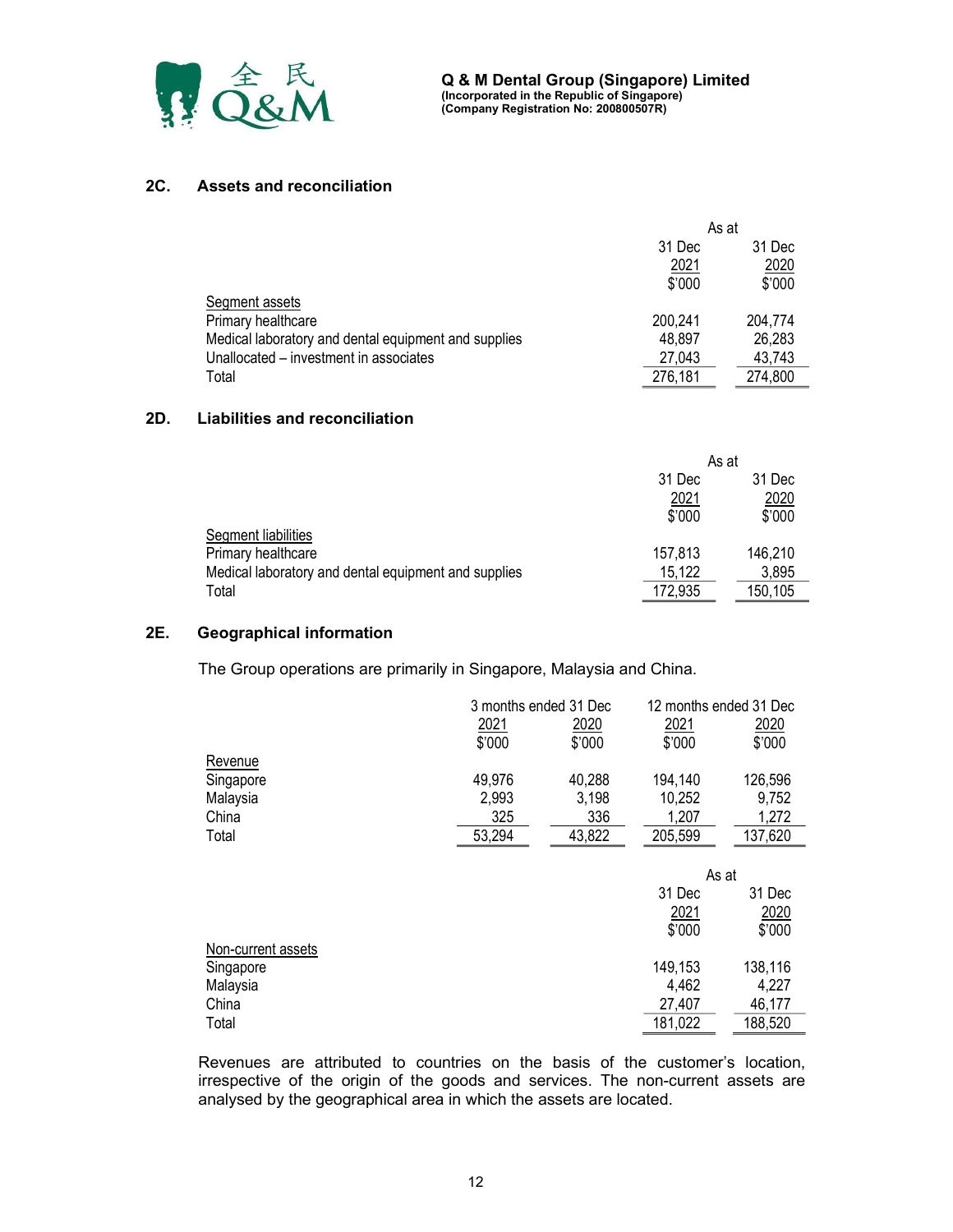

#### 3. Revenue

|                                        | 3 months ended 31 Dec |        |         | 12 months ended 31 Dec |
|----------------------------------------|-----------------------|--------|---------|------------------------|
|                                        | 2021                  | 2020   | 2021    | 2020                   |
|                                        | \$'000                | \$'000 | \$'000  | \$'000                 |
| Dental, medical and laboratory testing |                       |        |         |                        |
| services                               | 49,579                | 41,176 | 193,083 | 125,620                |
| Sales of goods                         | 2,456                 | 2,349  | 8,228   | 8,763                  |
| Profit guarantee income                | 1,178                 | (3)    | 3,179   | 2,169                  |
| Rental income                          | 105                   | 122    | 540     | 471                    |
| Other income                           | (24)                  | 178    | 569     | 597                    |
| Total revenue                          | 53,294                | 43,822 | 205,599 | 137,620                |

# 4. Other gains and (other losses)

|                                          | 3 months ended 31 Dec |        | 12 months ended 31 Dec |        |
|------------------------------------------|-----------------------|--------|------------------------|--------|
|                                          | <u> 2021</u>          | 2020   | 2021                   | 2020   |
|                                          | \$'000                | \$'000 | \$'000                 | \$'000 |
| (Loss) gain on disposal of plant and     |                       |        |                        |        |
| equipment                                | (1)                   |        |                        | (43)   |
| Plant and equipment written off          | (110)                 | (73)   | (216)                  | (108)  |
| Foreign exchange translation gain (loss) | 5                     | 307    | (42)                   | 230    |
| Gain on deem disposal of associate       |                       |        | 4,373                  |        |
| Impairment allowance on other            |                       |        |                        |        |
| receivables - (loss) / reversal          | (20)                  | 180    | (75)                   | 180    |
| Impairment allowance on plant and        |                       |        |                        |        |
| equipment – reversal / (loss)            |                       |        | 17                     | (6)    |
| Impairment allowance on inventories      | (94                   |        | (377)                  |        |
| Net                                      | (220)                 | 414    | 3,689                  | 253    |

# 5. Finance costs

|                               | 3 months ended 31 Dec |        | 12 months ended 31 Dec |        |
|-------------------------------|-----------------------|--------|------------------------|--------|
|                               | <u> 2021</u>          | 2020   | 2021                   | 2020   |
|                               | \$'000                | \$'000 | \$'000                 | \$'000 |
| Interest on borrowings        | 350                   | 417    | 1,422                  | 2,221  |
| Interest on lease liabilities | 422                   | 443    | 1,599                  | 1,837  |
| Net                           | 772                   | 860    | 3,021                  | 4,058  |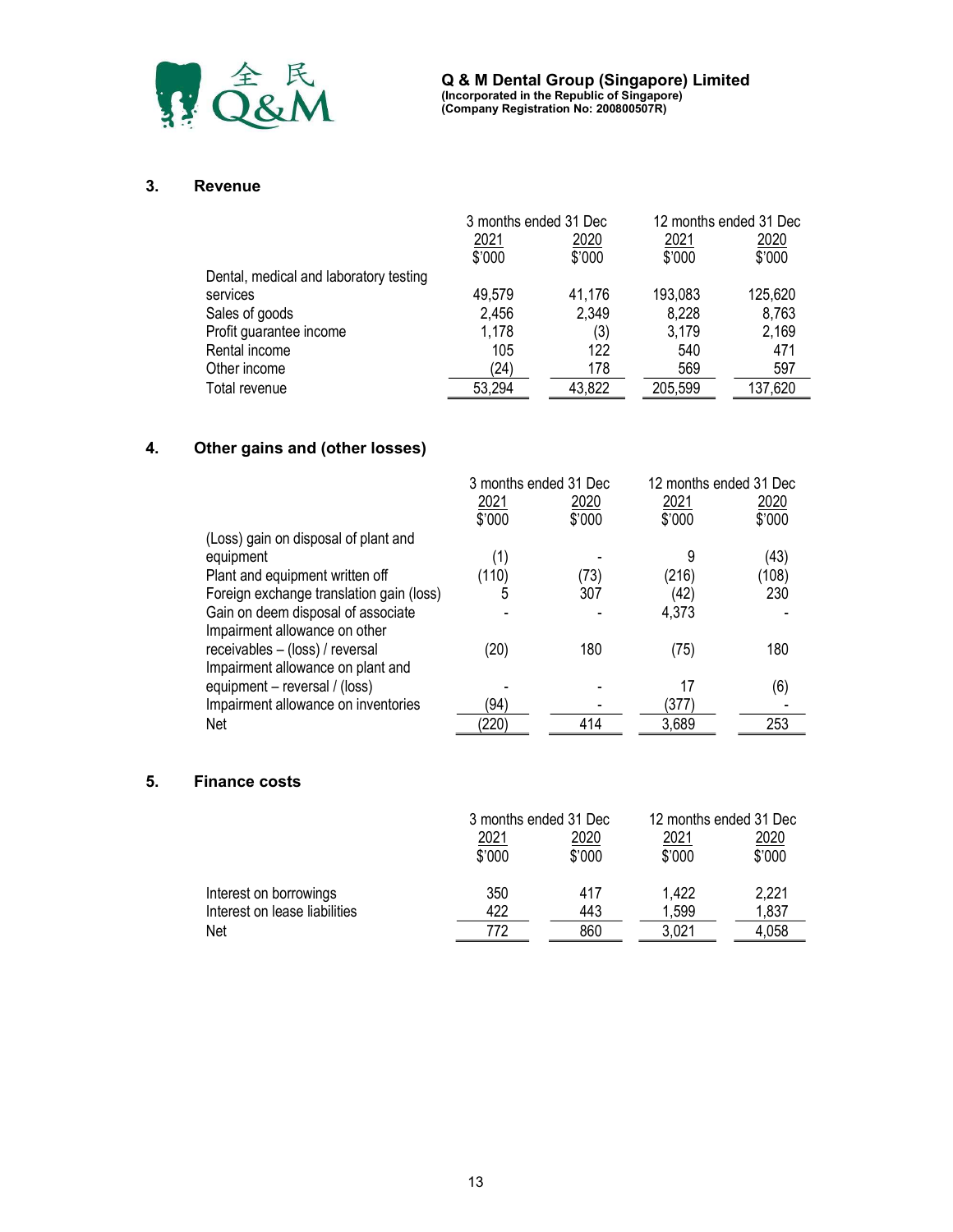

### 6. Income tax expense

### Components of tax expense recognised in profit or loss include:

|                                       | 3 months ended 31 Dec |        |        | 12 months ended 31 Dec |
|---------------------------------------|-----------------------|--------|--------|------------------------|
|                                       | 2021                  | 2020   | 2021   | 2020                   |
|                                       | \$'000                | \$'000 | \$'000 | \$'000                 |
| Current tax expense:                  |                       |        |        |                        |
| Current tax expense                   | 1,357                 | 1,564  | 5,906  | 2,510                  |
| Under adjustments in respect of prior |                       |        |        |                        |
| periods                               | 102                   | 157    | 167    | 262                    |
| Subtotal                              | 1,459                 | 1,721  | 6,073  | 2,772                  |
|                                       |                       |        |        |                        |
| Deferred tax expense (income):        |                       |        |        |                        |
| Deferred tax expense (income)         | 941                   | (542)  | 909    | (574)                  |
| Under adjustments in respect of prior |                       |        |        |                        |
| periods                               | 539                   | 302    | 314    | 335                    |
| Subtotal                              | 1,480                 | (240)  | 1,223  | (239)                  |
| Total income tax expense              | 2,939                 | 1,481  | 7,296  | 2,533                  |

# 7. Dividends on equity shares

|                                                                                                                                          | Group  |        |
|------------------------------------------------------------------------------------------------------------------------------------------|--------|--------|
|                                                                                                                                          | 31 Dec | 31 Dec |
|                                                                                                                                          | 2021   | 2020   |
|                                                                                                                                          | \$'000 | \$'000 |
| Interim tax exempt dividend paid of \$0.0242 with respect of FY2019                                                                      |        | 19,053 |
| Interim tax exempt dividend paid of \$0.004 with respect of 1H2020<br>Second interim tax exempt dividend paid of \$0.025 with respect of |        | 3,169  |
| FY2020                                                                                                                                   | 19,683 |        |
| Final tax exempt dividend paid of \$0.005 with respect of FY2020                                                                         | 3,936  |        |
| First tax exempt dividend paid of \$0.010 with respect of 1Q2021                                                                         | 7,873  |        |
| Second interim tax exempt dividend paid of \$0.01 with respect of<br>202021                                                              | 7,873  |        |
| Third interim tax exempt dividend paid of \$0.01 with respect of                                                                         |        |        |
| 3Q2021                                                                                                                                   | 9,395  |        |
|                                                                                                                                          | 48,760 | 22,222 |

# 8. Property, plant and equipment

During the twelve months ended 31 December 2021, the Group acquired assets amounting to \$7,874,000 (31 December 2020: \$6,390,000) and disposed of assets amounting to \$216,000 (31 December 2020: \$108,000).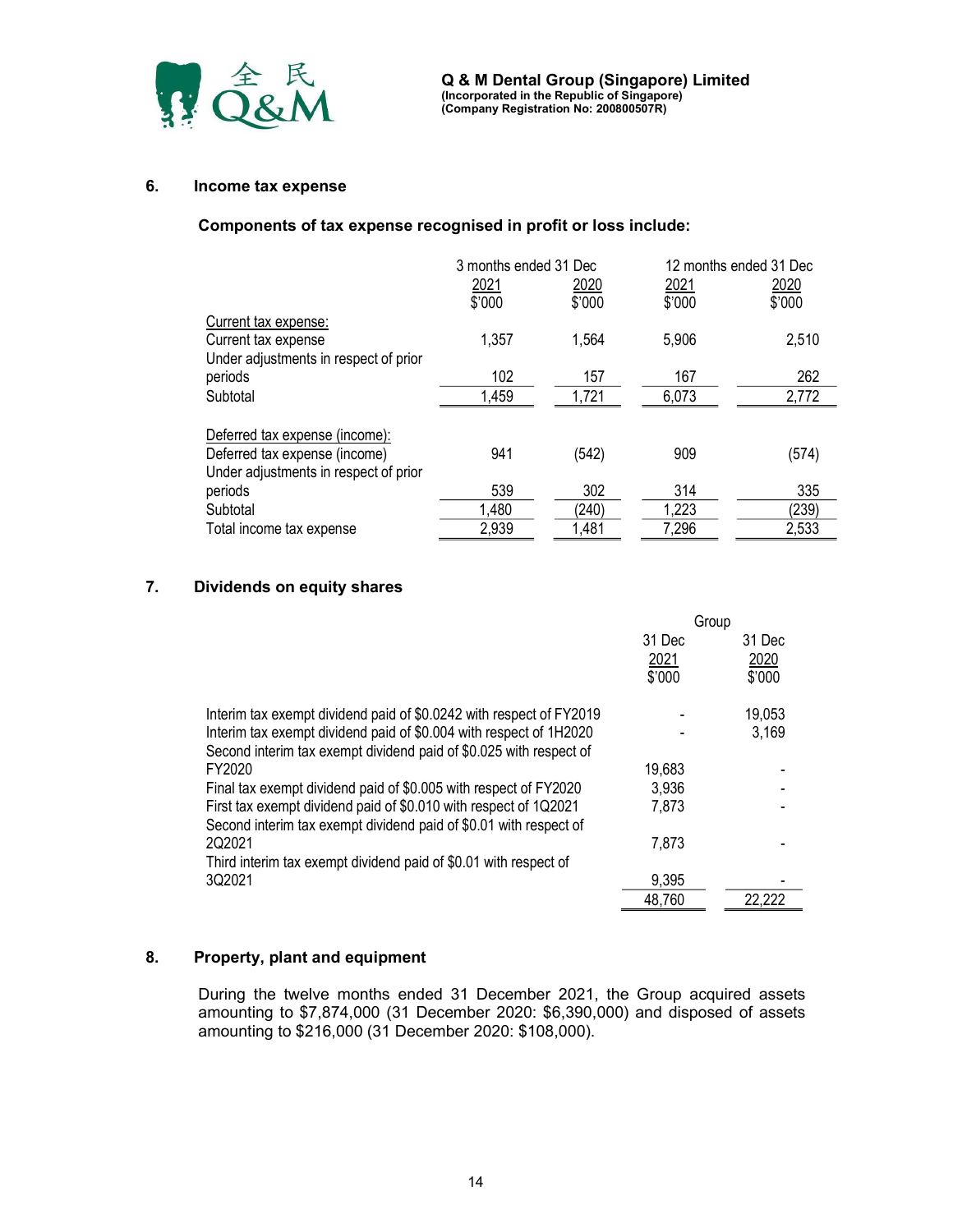

### 9. Investment in associates

|                                         | Group            |        |  |
|-----------------------------------------|------------------|--------|--|
|                                         | As at            |        |  |
|                                         | 31 Dec<br>31 Dec |        |  |
|                                         | 2021             | 2020   |  |
|                                         | \$'000           | \$'000 |  |
| Movements in carrying value:            |                  |        |  |
| Balance at beginning of the year        | 43,743           | 42,026 |  |
| Additions                               | 420              | 496    |  |
| Disposals                               | (12, 623)        |        |  |
| Dilution                                | (5,054)          |        |  |
| Foreign currency translation adjustment | 1,023            | 1,062  |  |
| Share of (loss) profit for the year     | (465)            | 159    |  |
|                                         | 27,044           | 43,743 |  |

In April 2021, the Group completed the disposal of the balance 12.3% registered capital of Aidite Qinhuangdao ("Aidite").

Following the acquisition of 49% shareholding of Acumen Diagnostics Pte. Ltd. on 1 November 2021 by Aoxin Q&M Dental Group Limited ("Aoxin Q&M), the Group's shareholding of Aoxin Q&M was diluted from 43.9% to 32.95%.

The closing share price of Aoxin Q & M as at 31 December 2021 was \$0.24 per share. The Company's shareholding in Aoxin Q & M has a market valuation of \$40.24 million as at 31 December 2021.

### 10. Goodwill

Goodwill that have an indefinite useful life are tested for impairment annually, or more frequently if events or changes in circumstances indicated that it might be impaired. No impairment indicators were identified as at 31 December 2021 based on the CGU's business performance.

The goodwill increased by \$2.8 million due to the acquisition of Acumen Research Laboratories Pte. Ltd. by the Group's 51% owned subsidiary, Acumen Diagnostics Pte. Ltd. on 1 November 2021.

Since the beginning of the reporting year, there were no changes in the circumstances and key assumptions.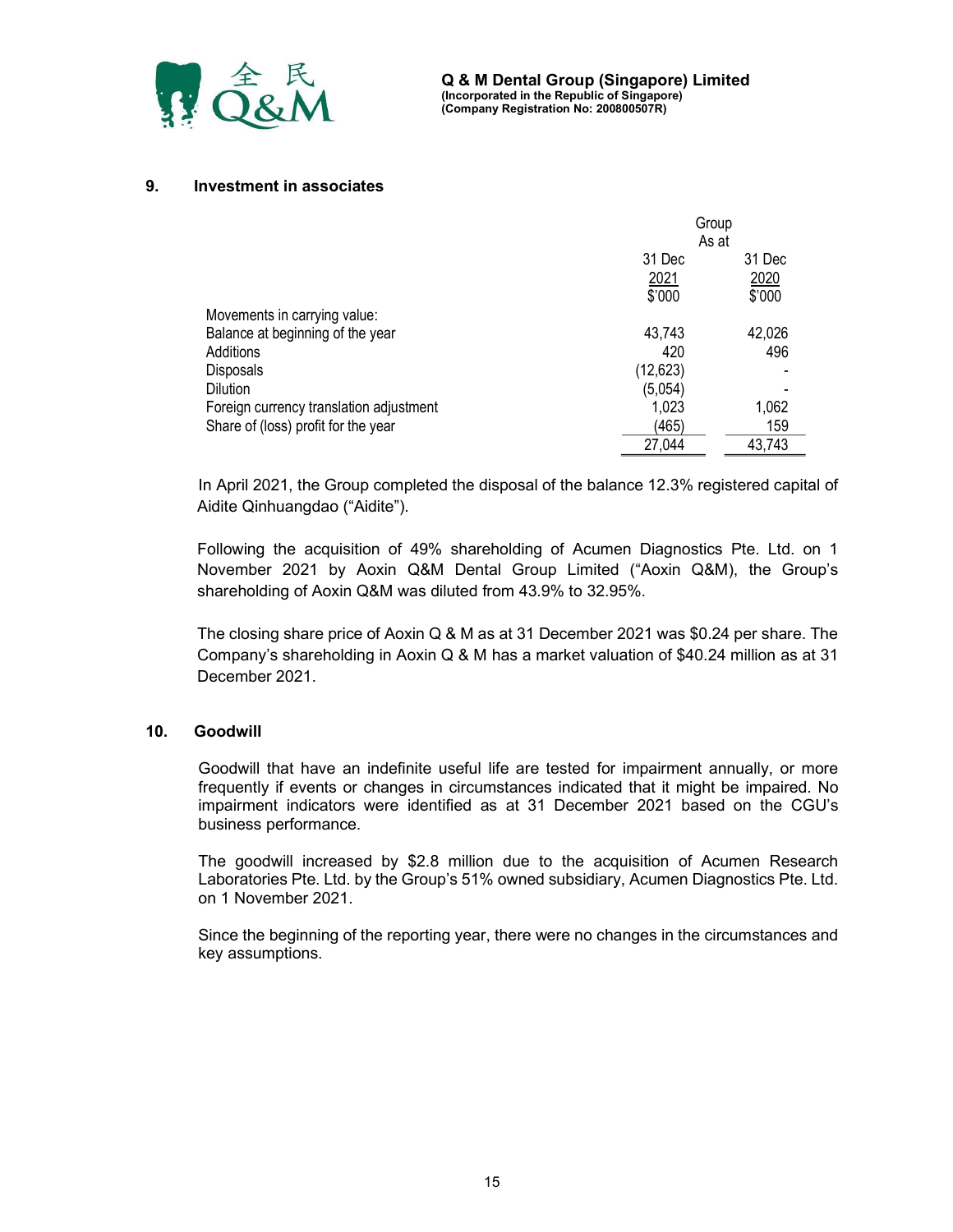

### 11. Other intangible assets

|                                         | Development  | Customer     |              |
|-----------------------------------------|--------------|--------------|--------------|
|                                         | <u>costs</u> | <u>lists</u> | <u>Total</u> |
|                                         | \$'000       | \$'000       | \$'000       |
| As at 31 December 2020:                 |              |              |              |
| Cost                                    | 1,298        | 2,764        | 4,062        |
| Accumulated amortisation and impairment |              | (1,248)      | (1,248)      |
| Carrying amounts                        | 1,298        | 1,516        | 2,814        |
|                                         | \$'000       | \$'000       | \$'000       |
| Cost                                    |              |              |              |
| As at 1 January 2021                    | 1,298        | 2,764        | 4,062        |
| Additions                               | 1,160        |              | 1,160        |
| As at 31 December 2021                  | 2,458        | 2,764        | 5,222        |
|                                         |              |              |              |
| Accumulated amortisation and impairment |              |              |              |
| As at 1 January 2021                    |              | 1,248        | 1,248        |
| Amortisation                            | 10           | 384          | 394          |
| As at 31 December 2021                  | 10           | 1,632        | 1,642        |
|                                         |              |              |              |
| Carrying amounts at 31 December 2021    | 2,448        | 1,132        | 3,580        |

### 12. Share capital

|                                  | Number of |         |  |
|----------------------------------|-----------|---------|--|
|                                  | shares    | Share   |  |
|                                  | issued    | capital |  |
|                                  | '000'     | \$'000  |  |
| Ordinary shares of no par value: |           |         |  |
| Balance at 31 December 2020      | 804,887   | 86,758  |  |
| Bonus issue <sup>(a)</sup>       | 160,978   |         |  |
| Balance at 31 December 2021      | 965,865   | 86,758  |  |

(a) On 7 September 2021, 160,977,547 bonus shares had been allotted and issued.

The ordinary shares of no par value are fully paid, carry one vote each and have no right to fixed income.

|                              | Number of<br>treasury |             |
|------------------------------|-----------------------|-------------|
|                              | shares                | <u>Cost</u> |
|                              | '000                  | \$'000      |
| Balance at 31 December 2020  | 17,578                | 10,897      |
| Bonus issue <sup>(b)</sup>   | 3,516                 |             |
| Share buyback <sup>(c)</sup> | 5.328                 | 3,053       |
| Balance at 31 December 2021  | 26,422                | 13,950      |

(b) On 7 September 2021, the Company received 3,515,834 bonus treasury shares.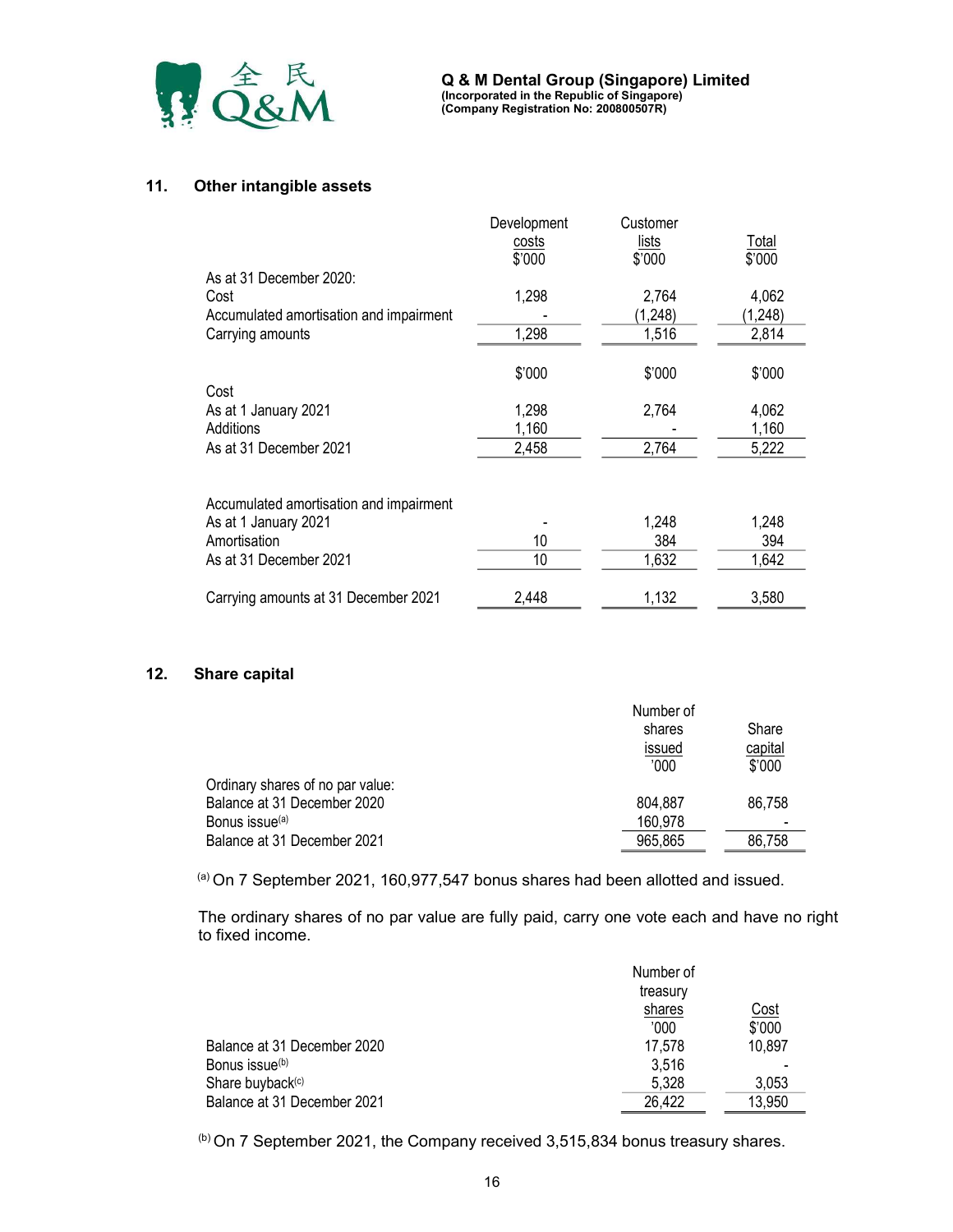

### 12. Share capital (cont'd)

(c) In FY2021, the Company bought back 5,327,400 shares by way of market acquisition and all shares are held as treasury shares.

The Company has 26,422,407 treasury shares as at 31 December 2021 (31 December 2020: 17,579,173) and there is no subsidiary holdings as at 31 December 2021 (31 December 2020: Nil).

|                                                         | As at          |                |
|---------------------------------------------------------|----------------|----------------|
|                                                         | 31 Dec<br>2021 | 31 Dec<br>2020 |
| Total number of issued shares excluding treasury shares | 939,442,940    | 944,770,340    |

There were no sales, transfer, disposals, cancellation and/or use of treasury shares as at end of current financial year reported on.

#### 13. Other financial liabilities

|                              | Group  |        | Company |        |
|------------------------------|--------|--------|---------|--------|
|                              |        | As at  | As at   |        |
|                              | 31 Dec | 31 Dec | 31 Dec  | 31 Dec |
|                              | 2021   | 2020   | 2021    | 2020   |
|                              | \$'000 | \$'000 | \$'000  | \$'000 |
| Non-current:                 |        |        |         |        |
| Bank loans                   | 80,097 | 73,563 | 78,408  | 71,788 |
| Finance leases               | 79     | 36     |         |        |
| Redeemable preference shares |        | 1,857  |         |        |
| Non-current, total           | 80,176 | 75,456 | 78,408  | 71,788 |
| Current:                     |        |        |         |        |
|                              |        |        |         |        |
| Bank loans                   | 3,371  | 1,371  | 3,245   | 1,246  |
| Finance leases               | 21     | 8      |         |        |
| Bills payable                | 160    | 562    |         |        |
| Current, total               | 3,552  | 1,941  | 3,245   | 1,246  |
| Total                        | 83,728 | 77,397 | 81,653  | 73,034 |

#### 13A. Bank loans

`

|                                  | Group<br>As at |        | Company<br>As at |        |
|----------------------------------|----------------|--------|------------------|--------|
|                                  | 31 Dec         | 31 Dec | 31 Dec           | 31 Dec |
|                                  | 2021           | 2020   | <u>2021</u>      | 2020   |
|                                  | \$'000         | \$'000 | \$'000           | \$'000 |
| Amount repayable within one year | 3,371          | 1,371  | 3.245            | 1,246  |
| Amount repayable after one year  | 80,097         | 73,563 | 78,408           | 71,788 |

 Bank loans amounting to \$7.5 million (31 December 2020: \$7.9 million) are secured by legal mortgage of the Group's properties and covered by corporate guarantee from the Company.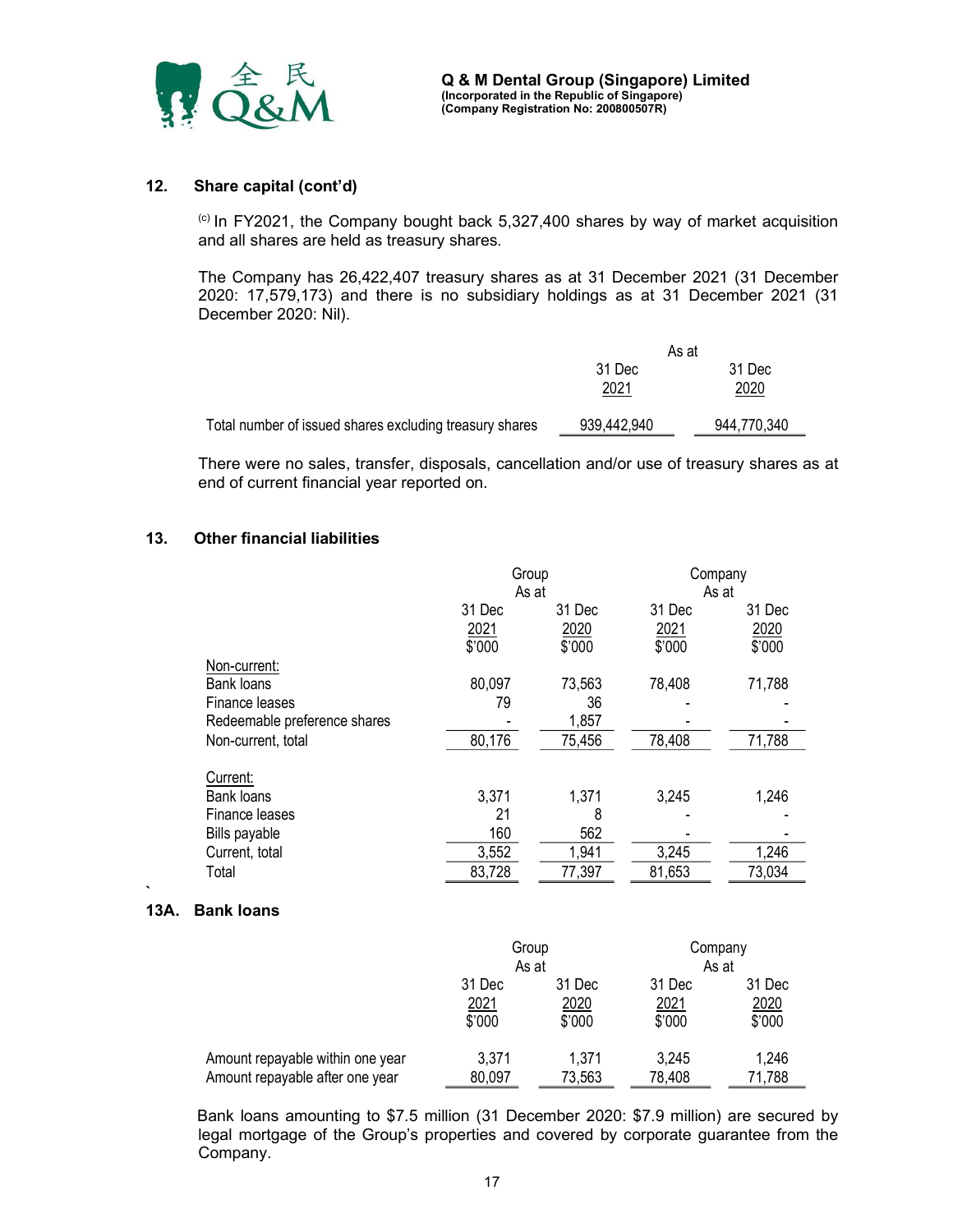

### 13. Other financial liabilities (cont'd)

#### 13B. Finance leases

|                                                                     | Group<br>As at           |                          |
|---------------------------------------------------------------------|--------------------------|--------------------------|
|                                                                     | 31 Dec<br>2021<br>\$'000 | 31 Dec<br>2020<br>\$'000 |
| Amount repayable within one year<br>Amount repayable after one year | 21<br>79                 | 8<br>36                  |

The finance leases are secured on the plant and equipment under finance leases.

#### 13C. Bills payable

|                                  |                          | Group<br>As at           |
|----------------------------------|--------------------------|--------------------------|
|                                  | 31 Dec<br>2021<br>\$'000 | 31 Dec<br>2020<br>\$'000 |
| Amount repayable within one year | 160                      | 562                      |

The bills payable of the subsidiary are secured or covered by the following:

- (i) Facilities Agreement;
- (ii) Corporate guarantee by the Company;
- (iii) Jointly and severally guarantees by certain directors of the subsidiary;
- (iv) Negative pledge;
- (v) Fixed deposit; and
- (vi) Trade Financing General Agreement from the subsidiary.

The bill payables of the Group have maturity period of 90 days (2020: 90 days).

#### 13C. Redeemable preference shares

|                                 | Group<br>As at           |                          |
|---------------------------------|--------------------------|--------------------------|
|                                 | 31 Dec<br>2021<br>\$'000 | 31 Dec<br>2020<br>\$'000 |
| Amount repayable after one year | $\overline{\phantom{a}}$ | 1,857                    |

 On 8 April 2021, the Group completed the disposal of the balance 12.3% registered capital of Aidite Qinhuangdao.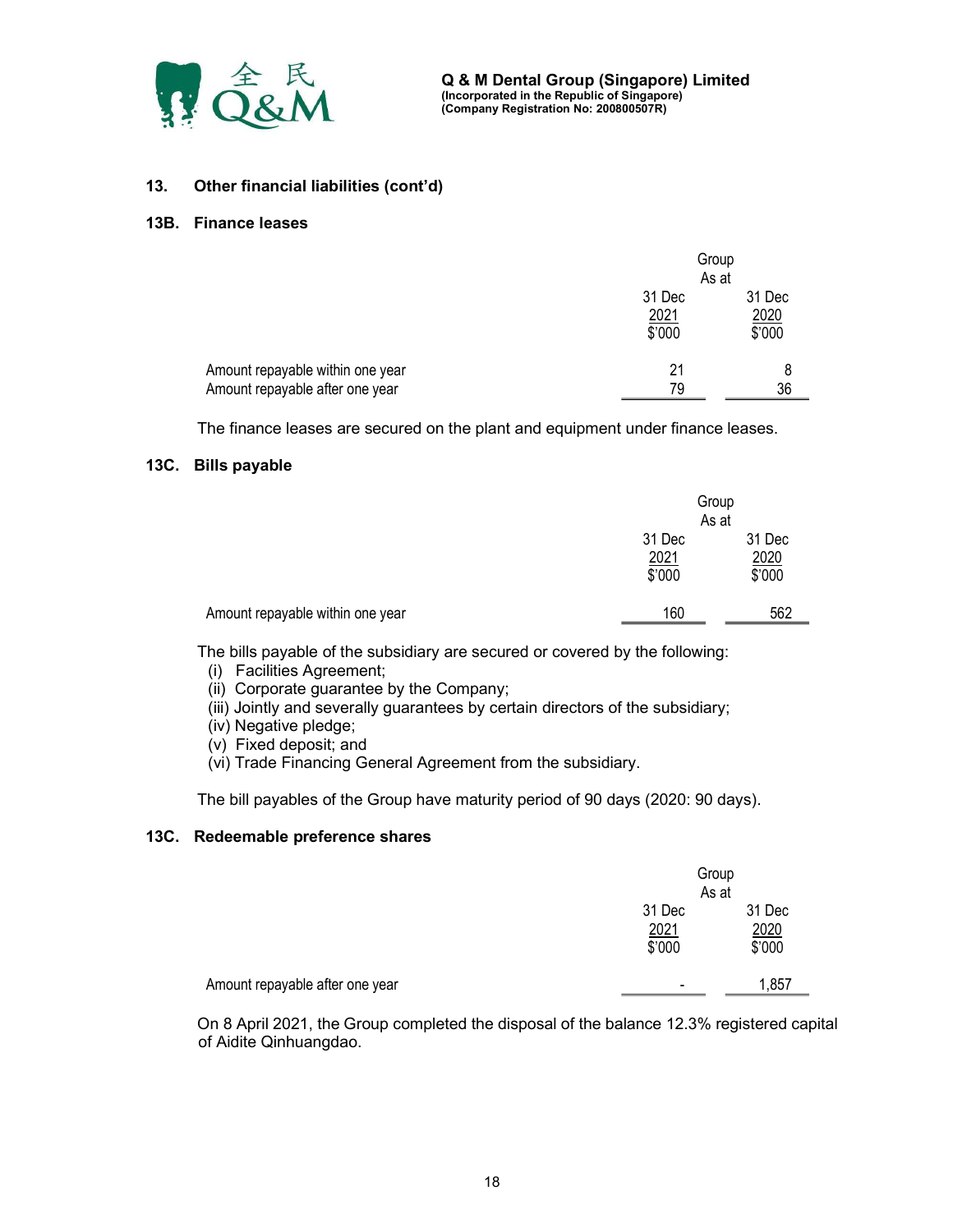

### 14. Categories of financial assets and liabilities

The following table categories the carrying amount of financial assets and liabilities recorded at the end of the reporting period:

|                                                            | Group<br>As at         |                  | Company<br>As at      |                    |
|------------------------------------------------------------|------------------------|------------------|-----------------------|--------------------|
|                                                            | 31 Dec<br><u> 2021</u> | 31 Dec<br>2020   | 31 Dec<br><u>2021</u> | 31 Dec<br>2020     |
| Financial assets:                                          | \$'000                 | \$'000           | \$'000                | \$'000             |
| Financial assets at amortised cost<br>At end of the period | 77,835<br>77,835       | 68,161<br>68,161 | 94,468<br>94,468      | 101,633<br>101,633 |
| <b>Financial liabilities</b>                               |                        |                  |                       |                    |
| Financial liabilities at amortised cost                    | 164,171                | 145,462          | 112,509               | 102,691            |
| At end of period                                           | 164,171                | 145,462          | 112,509               | 102,691            |

### 15. Net asset value

|                                                |                | Group          |                | Company        |
|------------------------------------------------|----------------|----------------|----------------|----------------|
|                                                |                | As at<br>As at |                |                |
|                                                | 31 Dec<br>2021 | 31 Dec<br>2020 | 31 Dec<br>2021 | 31 Dec<br>2020 |
| Net assets value per ordinary share<br>(cents) | 10.4           | 12.8           | 9.0            | 11.0           |

 The net asset value per ordinary share of the Group and the Company as at 31 December 2021 has been calculated based on the total issued number of ordinary shares excluding treasury shares of 939,442,940 (2020: 944,770,340).

### 16. Events after the end of the reporting period

On 17 January 2022, the Company announced that Acumen Diagnostics Pte. Ltd. ("AD"), its 51% owned subsidiary, is exploring a proposed listing of its securities on the NASDAQ stock exchange in New York, USA. AD has appointed UOB Kay Hian Private Limited to assist AD with the listing evaluation and all relevant preparatory work including the selection of professional advisers and underwriting banks in relation to the proposed NASDAQ listing and fund raising exercise.

There are no other known subsequent events which have led to adjustments to this set of condensed interim financial statements.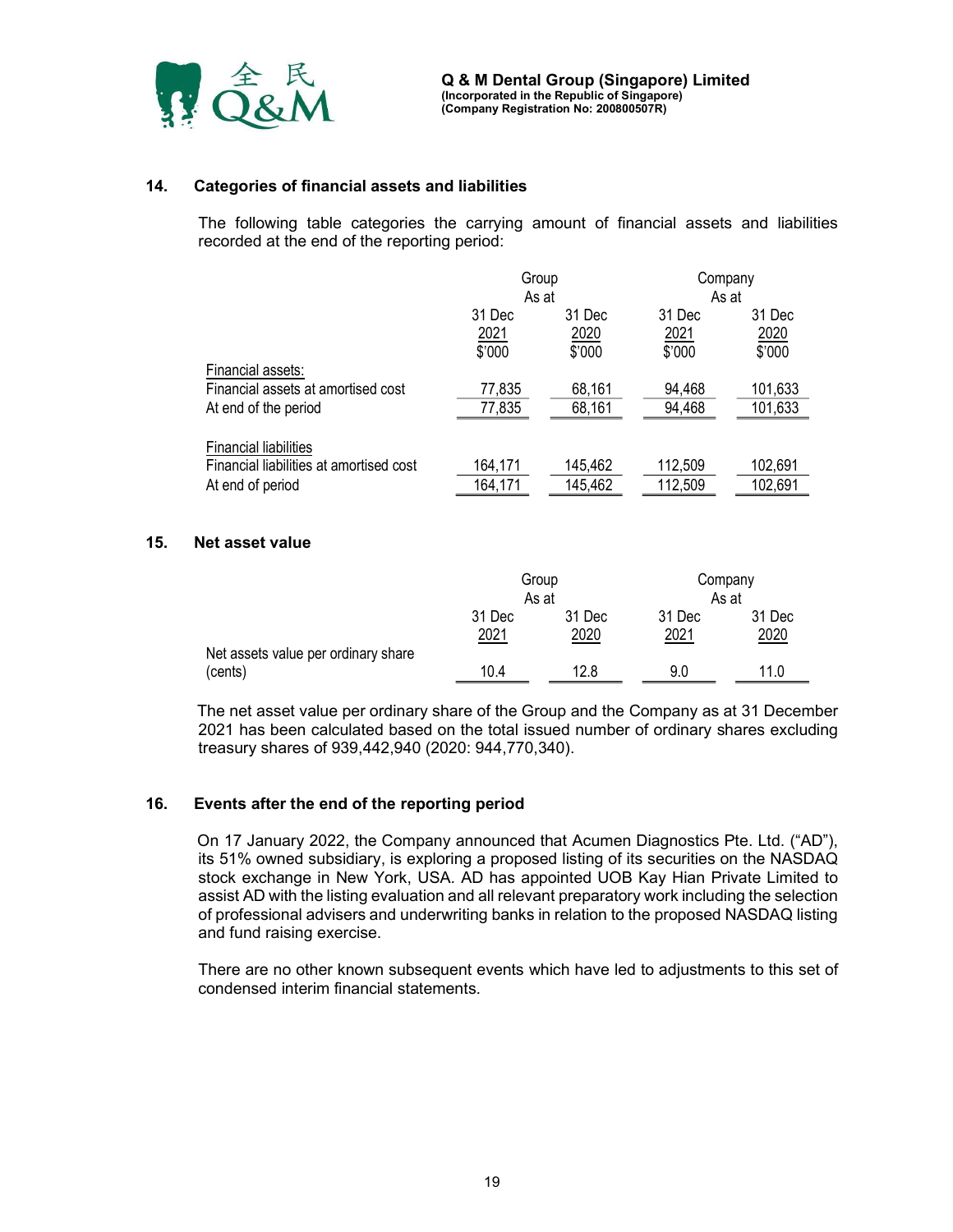

### 17. Reclassifications and restatement of comparative figures

Certain reclassifications and restatements were made in the balances in the financial statements for last year. The material changes in the balances included the following:

|                                             |    | After<br>\$'000 | <b>Before</b><br>\$'000 | Difference<br>\$'000 |
|---------------------------------------------|----|-----------------|-------------------------|----------------------|
| 31.12.2020 Statement of Financial Position: |    |                 |                         |                      |
| Goodwill                                    | 10 | 53,791          | 53,144                  | 647                  |
| Intangible assets                           | 11 | 2.814           | 2,441                   | 373                  |
| Trade and other payables                    |    | (16,791)        | (16, 541)               | (250)                |
| Non-controlling interests                   |    | (3,615)         | (2.845)                 | (770)                |

Restatement has been made to recognise goodwill, intangible assets, trade and other payables and non-controlling interests for the reporting year ended 31 December 2020 following the finalisation of the purchase price allocation exercise in relation to the Group's acquisition in 2020 of Acumen Diagnostics Pte. Ltd. to restate the identified assets and liabilities at fair value.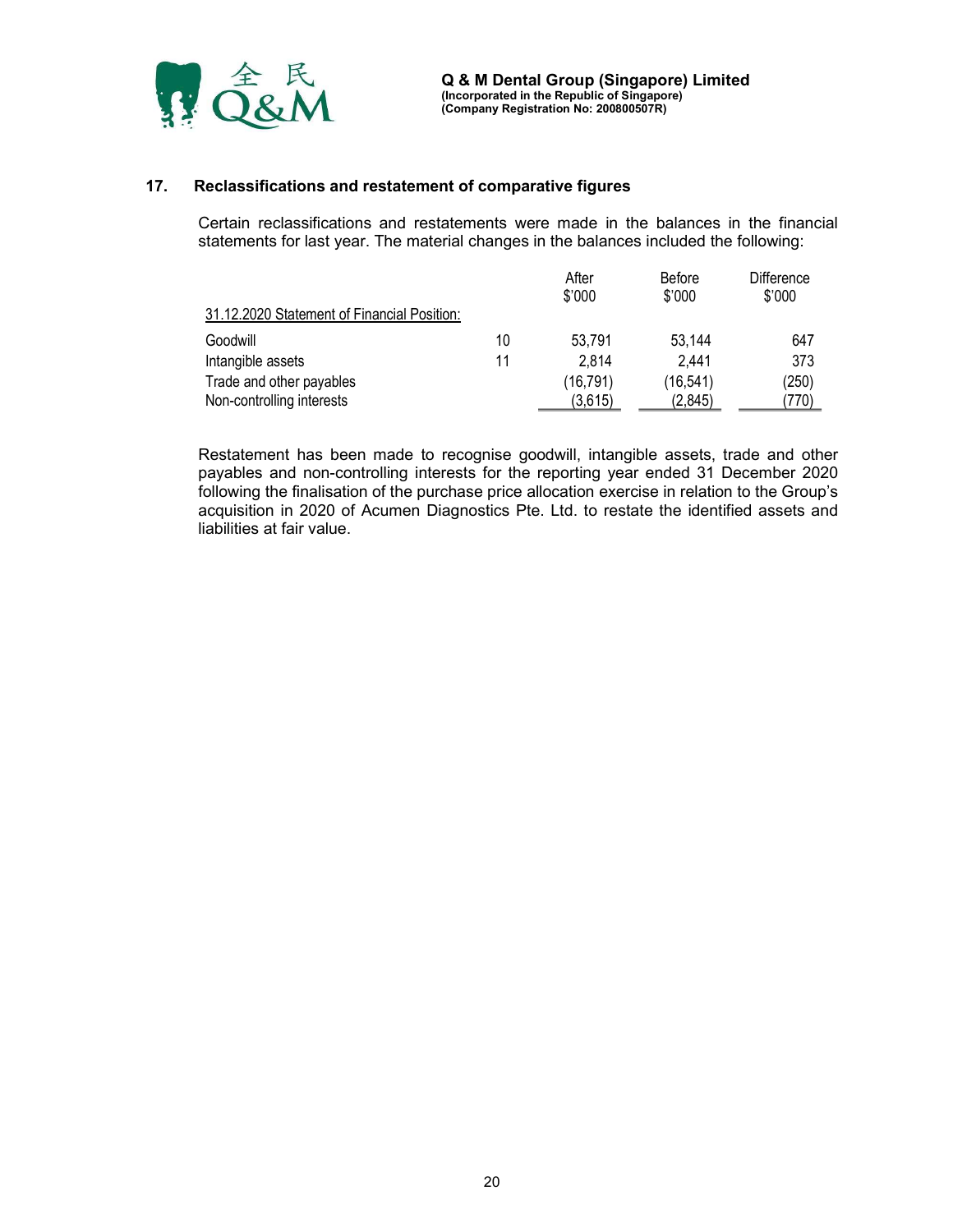

Other Information Required by Listing Rule 7.2

1. Whether the figures have been audited or reviewed and in accordance with auditing standards or practice.

The condensed interim consolidated financial statement and notes for the fourth quarter ended 31 December 2021 have not been reviewed / audited by the Company's auditor.

- 2. A review of the performance of the Group, to the extent necessary for a reasonable understanding of the Group's business. It must include a discussion of the following:
	- a) any significant factors that affected the turnover, costs, and earnings of the Group for the current financial period reported on, including (where applicable) seasonal or cyclical factors; and
	- b) any material factors that affected the cash flow, working capital, assets or liabilities of the Group during the current financial period reported on.

### Statement of Comprehensive Income

#### Revenue

As at 31 December 2021, the Group has 97 dental outlets, 5 medical outlets and 1 dental college in operations in Singapore, compared to 83 dental outlets, 5 medical outlets and 1 dental college as at 31 December 2020. The Company opened 15 new clinics and consolidated 1 clinic in Singapore in 2021.

As at 31 December 2021, the Group has 38 dental outlets in Malaysia and 1 dental outlet in People's Republic of China ("PRC") compared to 34 dental outlets in Malaysia and 1 dental outlet in PRC as at 31 December 2020. The Company opened 4 new clinics in Malaysia in 2021.

As at 31 December 2021 and 31 December 2020, the Group has 1 dental equipment & supplies distribution company and a Covid-19 medical laboratory company in Singapore and 1 dental equipment & supplies distribution company in Malaysia.

Revenue contribution from dental and medical clinics increased by 7% from \$40.8 million for the three months ended 31 December 2020 ("4Q20") to \$43.6 million for the three months ended 31 December 2021 ("4Q21"). The increase of \$2.8 million was mainly due to higher revenue from existing and new dental clinics in Singapore.

Revenue contribution from medical laboratory and dental equipment & supplies increased by 221% from \$3.0 million in 4Q20 to \$9.7 million in 4Q21. The increase was mainly due to revenue from the Group's Covid-19 medical laboratory business. The medical laboratory license from MOH was obtained in September 2020.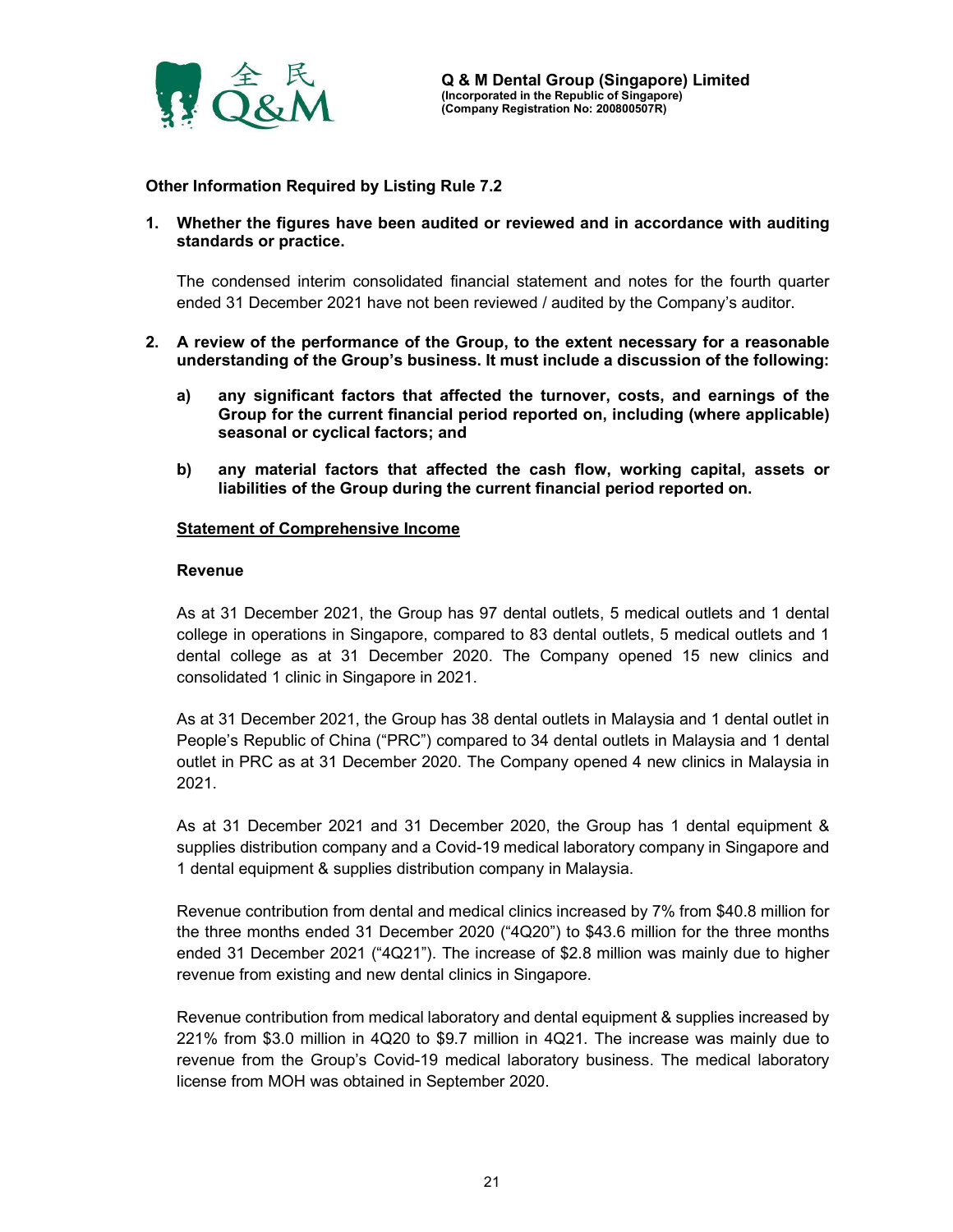

Total revenue increased by 22% from \$43.8 million in 4Q20 to \$53.3 million 4Q21. The increase was mainly due to the revenue from the Group's Covid-19 medical laboratory business.

Total revenue increased by 49% from \$137.6 million for the 12 months ended 31 December 2020 ("FY20") to \$205.6 million for the 12 months ended 31 December 2021 ("FY21") for the same reasons given above.

### Other Gain – Net

Other gain was \$3.7 million in FY21 as compared to \$0.3 million in FY20 mainly due to profit on disposal of Aidite in 1Q21.

### Other Items of Expense

#### Consumables and Supplies Used in Dental & Medical Clinics

Consumables and supplies used decreased by 2% from \$3.7 million in 4Q20 to \$3.6 million in 4Q21.

As a percentage of revenue from the dental and medical outlets, consumables and supplies used in the dental and medical outlets in 4Q21 was 8.3% compared to 9.1% in 4Q20.

Comparing FY21 with FY20, consumables and supplies used in dental and medical clinics increased by 32% or \$3.4 million which was due to the increase in revenue as well as inflationary pressure leading to higher prices for consumables and supplies.

#### Cost of Sales from Medical Laboratory and Dental Equipment & Supplies

The cost of sales from medical laboratory and dental equipment & supplies increased by 202% from \$1.5 million in 4Q20 to \$4.7 million in 4Q21. The increase was mainly due to the increase in revenue of the Covid-19 medical laboratory business.

As a percentage of revenue from medical laboratory, cost of sales used in medical laboratory in 4Q21 was 48.0% compared to 51.0% in 4Q20.

Comparing FY21 with FY20, cost of sales from medical laboratory increased by 173% or \$10.6 million for the same reason given above.

#### Employee Benefits Expense

Employee benefits expense, which include professional fees paid to dentists, increased by 22% from \$24.8 million in 4Q20 to \$30.2 million in 4Q21. The increase of \$5.4 million was mainly due to increase in revenue from existing and new dental outlets in Singapore in 4Q21, the increase in revenue from the Covid-19 medical laboratory, provision of additional employee benefits in 4Q21.

As a percentage of revenue, employee benefits expense in 4Q21 was 56.7% compared to 56.5% in 4Q20.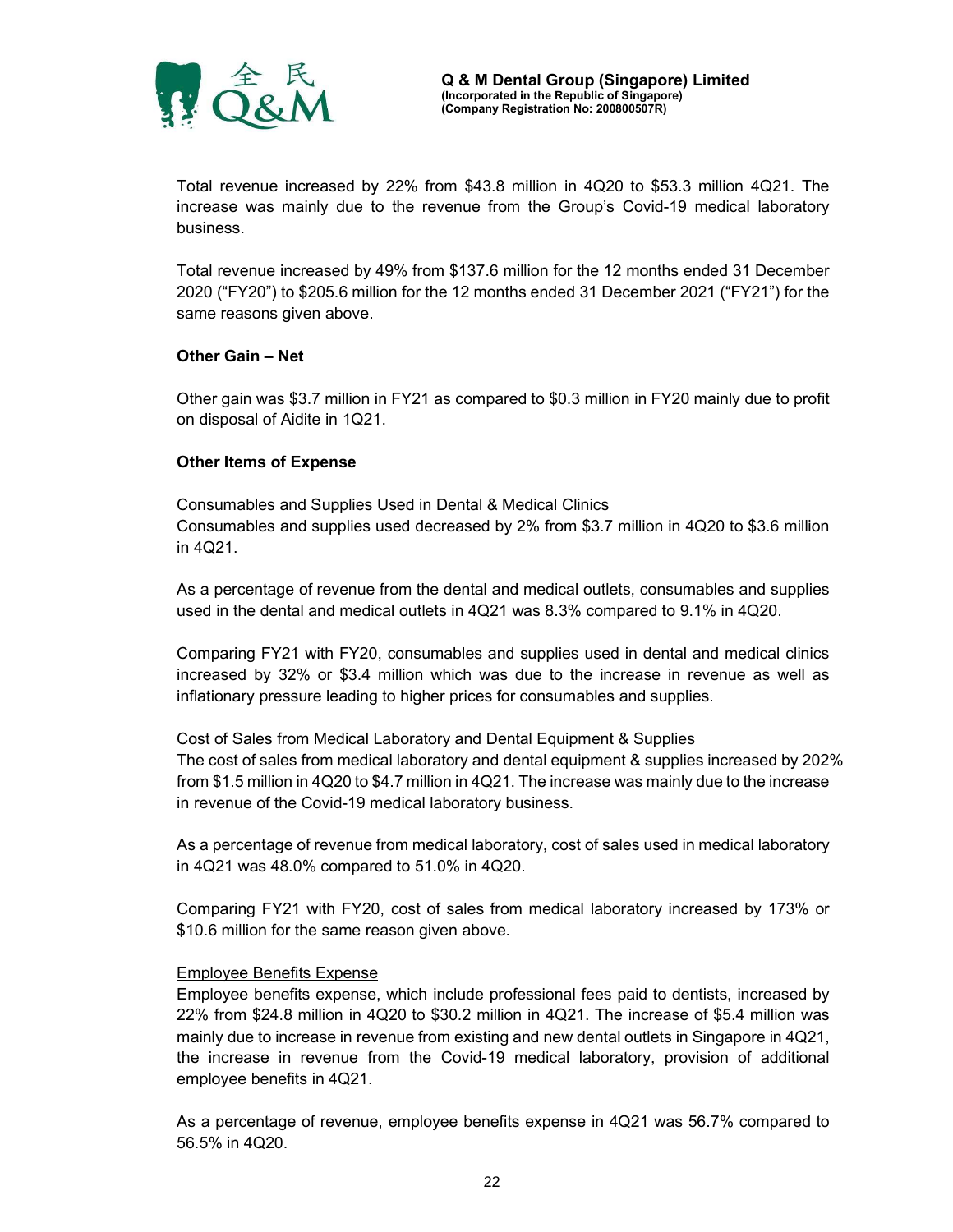

Comparing FY21 with FY20, employee benefits expense increased by 36% or \$27.1 million. The increase in employee benefits expense for FY21 was due to increase in revenue from dental outlets and Covid-19 medical laboratory as well as provision of additional employee benefits off set by \$3.3 million Job Support Scheme received in FY20.

#### Depreciation and Amortisation Expense

Depreciation and amortisation expense increased by 24% from \$0.9 million in 4Q20 to \$1.1 million in 4Q21. The increase of \$0.2 million was mainly to higher depreciation and amortisation expense from the Covid-19 medical laboratory in Singapore for 4Q21.

As a percentage of revenue, depreciation and amortisation expense in 4Q21 was 2.1% compared to 2.0% in 4Q20.

Comparing FY21 with FY20, depreciation and amortisation expense increased by 20% or \$0.7 million for the same reason given above.

### Depreciation of Right-Of-Use ("ROU") Assets

Excluding the effect of rental rebate, depreciation of ROU assets increased by 2% from \$2.9 million in 4Q20 to \$3.0 million in 4Q21.

As a percentage of revenue, depreciation of ROU assets in 4Q21 was 5.0% compared to 6.7% in 4Q20.

Comparing FY21 with FY20, depreciation of ROU assets, excluding the effect of rental rebate, increased by 2% or \$0.2 million.

### Other Expenses

Other expenses increased by 56% from \$2.5 million in 4Q20 to \$3.9 million in 4Q21. The increase of \$1.4 million was mainly due to higher revenue in 4Q21 which resulted in higher incidental expenses like credit card charges, legal and professional fees and increase in marketing expenses as well as increase in expenses incurred by the Covid-19 medical laboratory.

As a percentage of revenue, other expenses in 4Q21 was 7.2% compared to 5.6% in 4Q20.

Comparing FY21 with FY20, other expenses increased by 55% or \$4.2 million for the same reasons given above.

#### Finance Costs

Finance costs decreased by 10% from \$0.9 million in 4Q20 to \$0.8 million in 4Q21. The decrease was mainly due to lower interest expense in 4Q21 as a result of lower interest rate.

As a percentage of revenue, finance costs in 4Q21 was 1.4% compared to 2.0% in 4Q20.

Comparing FY21 with FY20, finance costs decreased by 26% or \$1.0 million for the same reason give above.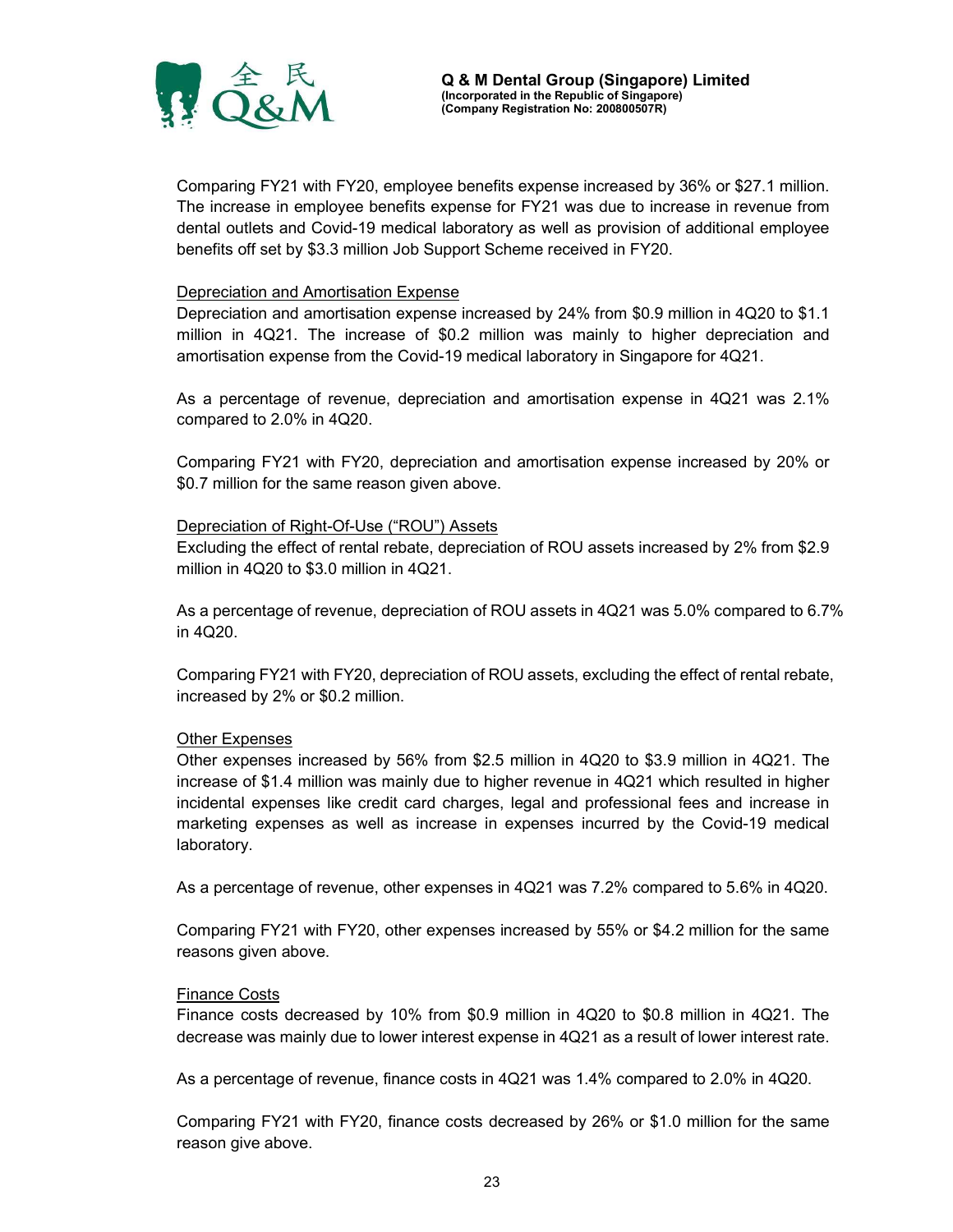

### Share of Loss from Equity-Accounted Associate

Share of loss of \$0.4 million in 4Q21 was due to the 32.9% equity-accounted associate, Aoxin Q & M. Share of profit in 4Q20 mainly due to the share of profit from Aidite which was disposed by the Group in 1Q21.

### Profit Before Tax and Net Profit

For the reasons given above, the Group's profit before tax decreased by 7% from \$7.4 million in 4Q20 to \$6.9 million in 4Q21.

Income tax expense increased by 98% from \$1.5 million in 4Q20 to \$2.9 million in 4Q21.

After deducting provision for income tax expense of \$2.9 million, the Group's net profit decreased by 33% from \$5.9 million in 4Q20 to \$3.9 million in 4Q21.

For FY21 the Group's net profit after tax increased by 98% to \$39.4 million compared to \$19.8 million for FY20.

Profit after tax attributable to owners of the parent increased by 55% from \$19.7 million for FY20 to \$30.5 million for FY21.

#### **Statement of Financial Position**

As at 31 December 2021, the Group has cash and cash equivalents of \$47.6 million while bank borrowings plus finance leases amounted to \$83.7 million. As at 31 December 2020, the Group has cash and cash equivalents of \$48.8 million while bank borrowings plus finance leases amounting to \$77.4 million.

#### Current Assets

Cash and cash equivalents as at 31 December 2021 decreased to \$47.6 million from \$48.8 million as at 31 December 2020. The decrease of \$0.8 million was mainly due to dividend payment of \$48.8 million to shareholders offset by proceeds from new term loan of \$10.0 million, \$17.0 million of net proceeds from disposal of the remaining 12.3% of equityaccounted associate, Aidite (Qinhuangdao) Technology Co and net cash generated from operations of \$50.8 million (FY20: \$23.8 million).

Trade and other receivables as at 31 December 2021 increased to \$27.8 million from \$18.2 million as at 31 December 2020. The increase of \$9.6 million was mainly due to increase in trade receivables from the Covid-19 medical laboratory testing business and profit guarantee receivables from vendors of Aoxin Q & M Dental Group Limited, an equity-accounted associate of the Company.

Other assets as at 31 December 2021 increased to \$3.8 million from \$3.2 million as at 31 December 2020. The increase of \$0.6 million was mainly due to an increase in sign on bonus for dentists.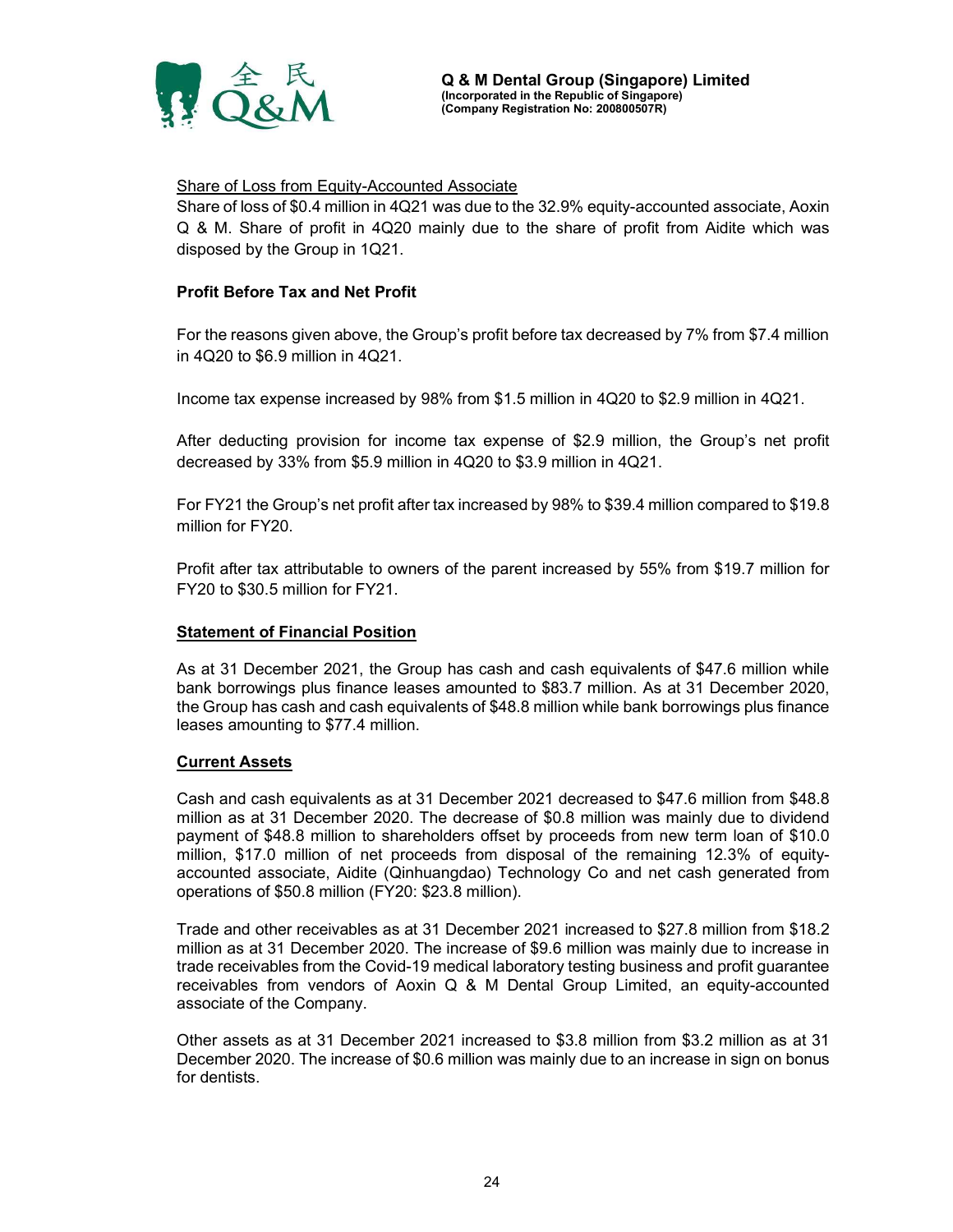

### Non-Current Assets

The net book value of property, plant and equipment as at 31 December 2021 increased to \$32.6 million from \$28.9 million as at 31 December 2020. The increase of \$3.7 million was mainly due to the purchase of equipment for the Covid-19 medical laboratory and opening of new dental clinics in Singapore offset by depreciation of plant and equipment.

The net book value of ROU assets as at 31 December 2021 increased to \$51.7 million from \$49.5 million as at 31 December 2020. The increase was due to the opening of new dental clinics in Singapore offset by depreciation of the ROU assets.

Investment in associates as at 31 December 2021 decreased to \$27.0 million from \$43.7 million as at 31 December 2020. The decrease of \$16.7 million was mainly due to the disposal of the balance 12.3% of equity-accounted associate, Aidite as well as the dilution of investment in Aoxin as a result of the 49% acquisition of Acumen Diagnostics Pte. Ltd. by Aoxin in October 2021. Aoxin is now a 32.95% equity-accounted associate of the Group.

Other assets as at 31 December 2021 decreased to \$7.1 million from \$8.6 million as at 31 December 2020. The decrease of \$1.5 million was mainly due to redemption of \$1.9 million redeemable preference shares held in trust in Aidite as a result of the disposal of the balance 12.3% of equity-accounted associate, Aidite off set by an increase in sign on bonus for dentists.

Other intangible assets as at 31 December 2021 increased to \$3.6 million from \$2.8 million as at 31 December 2020. The increase of \$0.8 million was mainly due to the cost of developing the Artificial Intelligence (AI) guided clinical decision support system.

#### Current Liabilities

Trade and other payables as at 31 December 2021 increased to \$26.2 million from \$16.8 million as at 31 December 2020. The increase of \$9.4 million was mainly due to the increase of trade payables from the Covid-19 medical laboratory in Singapore as well as the dividends payable to non-controlling interest of the Group's 51% owned subsidiary, Acumen Diagnostics Pte. Ltd..

Other financial liabilities as at 31 December 2021 increased to \$3.6 million from \$1.9 million as at 31 December 2020. The increase of \$1.7 million was mainly due to the reclassification of \$3.0 million bank loan from non-current financial liabilities to current financial liabilities.

#### Non-Current Liabilities

Other financial liabilities as at 31 December 2021 increased to \$80.2 million from \$75.5 million as at 31 December 200. The increase of \$4.7 million was mainly due to proceeds from new term loan of \$10.0 million offset by the redemption of redeemable preference shares held in trust in Aidite as well as the reclassification of \$3.0 million bank loan from non-current financial liabilities to current financial liabilities.

Lease liabilities from ROU assets as at 31 December 2021 increased to \$44.3 million from \$42.1 million as at 31 December 2020. The increase was mainly due to opening of new dental clinics in Singapore offset by the repayment of the operating lease and reclassification from non-current liabilities to current liabilities.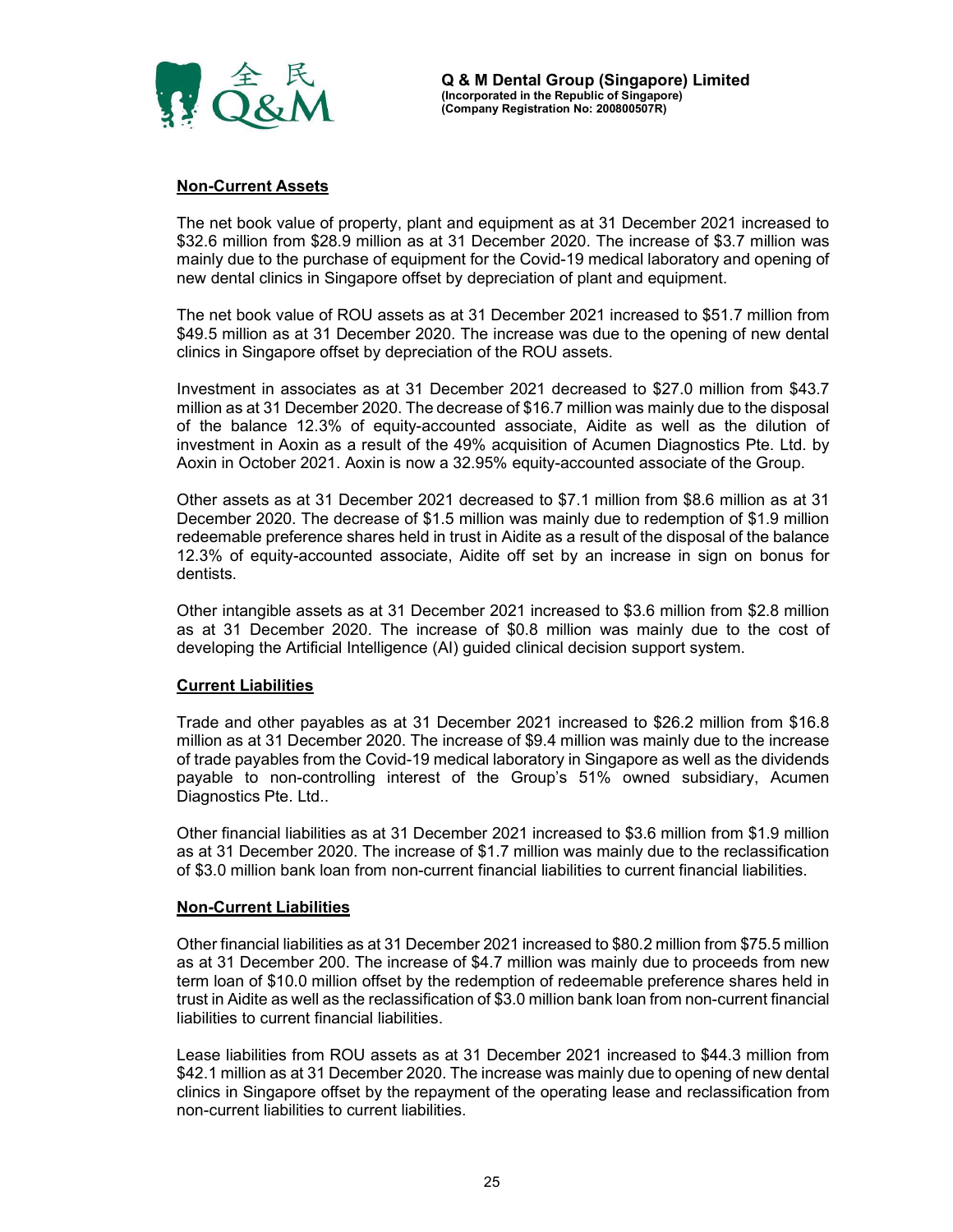

### Statement of Cash Flows

The Group generated net cash flow from operating activities of \$19.3 million in 4Q21. This was mainly derived from the profit generated from operations in 4Q21 and better control of working capital.

Net cash used in investing activities in 4Q21 amounted to \$6.7 million, mainly due to purchase of plant and equipment for the existing clinics and new dental clinics and acquisition of Acumen Research Laboratories Pte. Ltd. in October 2021.

Net cash used in financing activities in 4Q21 was \$14.5 million, mainly due to dividend payment to shareholders, share buyback exercise and repayment of lease liabilities arising from rightof use assets.

Consequent to the above factors, the Group's cash and cash equivalents was \$47.6 million as at 31 December 2021.

3. Where a forecast, or a prospect statement, has been previously disclosed to shareholders, any variance between it and the actual results.

No forecast had been issued for the current financial reporting period. The financial results are in line with the expectations as disclosed in previous quarterly announcement.

4. A commentary at the date of the announcement of the significant trends and competitive conditions of the industry in which the Group operates and any known factors or events that may affect the Group in the next reporting period and the next 12 months.

#### Industry Prospects

Barring any unforeseen circumstances and possible worsening of the Covid-19 situation in Singapore and Malaysia, there are no known significant changes in the trends and competitive conditions of the industry in which the Group operates and no other major known factors or events that may adversely affect the Group in the next reporting period and the next 12 months.

### Recent Developments

Update on the Company's Singapore Operations

The Company has opened 15 new clinics in FY21. The Company has opened 1 new dental clinic in Sembawang Shopping Centre in January 2022 and another one in Jurong West is scheduled to commence operation in March 2022. The Company has also identified a location to start a free dental clinic, as its 100<sup>th</sup> clinic, to serve certain disadvantaged groups in the community. This is one way of giving back to society and is a major CSR exercise for the Group.

• Update on the Company's Malaysia Operations

The Company has opened 1 new dental clinic in Setia Alam, Kuala Lumpur. The Company has identified locations to open 4 new dental clinics in Selangor and Johor.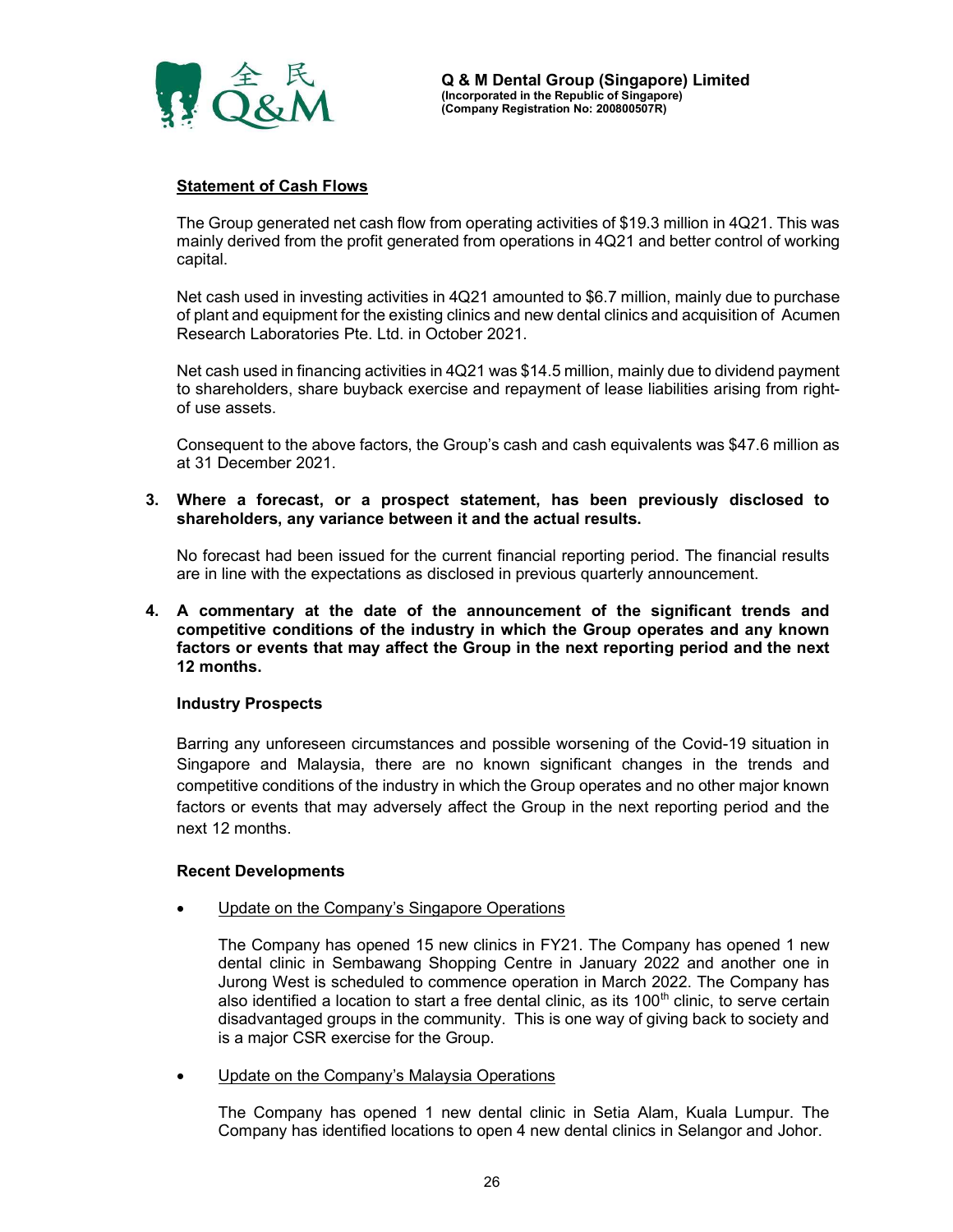

Acumen Diagnostics Pte. Ltd.'s PCR Capabilities to Tackle Omicron Covid-19 Variant

On 3 December 2021, the Company's 51% subsidiary, Acumen Diagnostics Pte. Ltd. ("AD"), announced that is proprietary, locally-manufactured polymerase chain reaction ("PCR") test kits Acu-corona 2.0 and Acu-corona Duplex are able to detect Covid-19 positive cases infected with the Omicron variant.

 Acumen Diagnostics Pte. Ltd. Granted Ministry of Health Covid-19 Offsite PCR Testing license, up to 100 Sites Island-Wide

On 16 December 2021, AD announced that it has been granted a license by Ministry of Health, Singapore to provide offsite Covid-19 PCR swab services and serology sample collection. AD will roll out its testing services via the Group's network of clinics, and also at AD's headquarters located at The Gemini, 41 Science Park Road, Singapore. Currently, the Company has 46 clinics providing the testing services islandwide.

• Acumen Diagnostics Pte. Ltd. Appoints UOB Kay Hian Private Limited as Arranger to Explore NASDAQ Listing

On 17 January 2022, the Company announced that AD is exploring a proposed listing of its securities on the NASDAQ stock exchange in New York, USA. AD has appointed UOB Kay Hian Private Limited to assist AD with the listing evaluation and all relevant preparatory work including the selection of professional advisers and underwriting banks in relation to the proposed NASDAQ listing and fund raising exercise.

### Future Plans

The Group intends to continue executing the business plans outlined below.

Expansion of network of dental clinics in Singapore and Malaysia

Currently, the Group operates 98 clinics in Singapore. The Group will be focusing on its operations in Singapore and has initiated a strategy of intensive organic growth of dental clinics in Singapore. It will expand its team of dentists to support the future growth of its operations in Singapore. We will continue to develop, invest and optimise our digital Artificial Intelligence (AI) guided clinical decision support system to provide the most effective and suitable treatment plans for patient. The Group believes it is wellpositioned to cater to the rising demand for primary and high-value specialist dental healthcare services to its patients.

Currently, the Group operates 39 clinics in Malaysia. The clinics are 15 dental clinics in Johor, 19 dental clinics in Kuala Lumpur and 5 dental clinics in Malacca.

The Group intends to open at least 30 dental clinics a year from 2021 onwards in Singapore and Malaysia for the next 10 years. The eventual number of dental outlets will depend on available opportunities, pertinent market conditions and the evolving Covid-19 situation.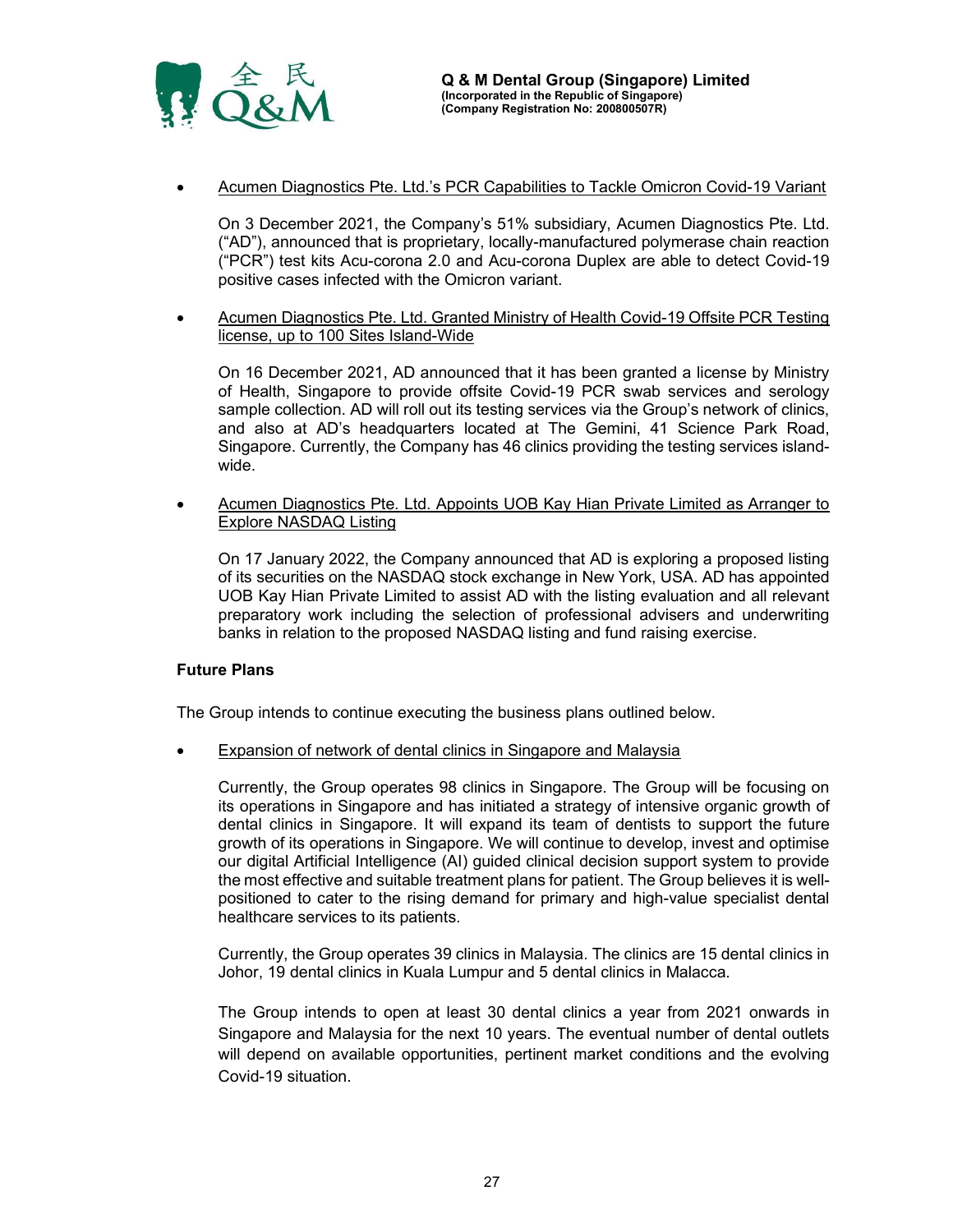

 Expansion into private dental healthcare market in the People's Republic of China ("PRC")

### Expansion in Southeast Asia

• Medical Laboratory

### 5. Dividend

### (a) Current Financial Period Reported On

#### Any dividend declared for the current financial period reported on? Yes

| The main thrust of the Group's proposed expansion in PRC is through organic growth<br>to develop a new and sustainable growth pillar that can yield long term value for the<br>Group.                                                                                 |                             |  |
|-----------------------------------------------------------------------------------------------------------------------------------------------------------------------------------------------------------------------------------------------------------------------|-----------------------------|--|
| <b>Expansion in Southeast Asia</b>                                                                                                                                                                                                                                    |                             |  |
| The Group is continuously looking for opportunities to expand its dental business to<br>Southeast Asian countries.                                                                                                                                                    |                             |  |
| <b>Medical Laboratory</b>                                                                                                                                                                                                                                             |                             |  |
| The Group will focus on rolling out its clinical testing laboratory pipeline of new tests<br>including PCR assays for dengue sepsis and identification of bacterial pathogens and<br>their associated antibiotics resistance in pneumonia and bloodstream infections. |                             |  |
| end                                                                                                                                                                                                                                                                   |                             |  |
| <b>Current Financial Period Reported On</b>                                                                                                                                                                                                                           |                             |  |
| Any dividend declared for the current financial period reported on? Yes                                                                                                                                                                                               |                             |  |
| Name of dividend                                                                                                                                                                                                                                                      | <b>First Interim</b>        |  |
| Dividend Type                                                                                                                                                                                                                                                         | Cash                        |  |
| Dividend Amount per Share (in cents)                                                                                                                                                                                                                                  | 1.0 cent per ordinary share |  |
| <b>Tax Rate</b>                                                                                                                                                                                                                                                       | One Tier Tax Exempt         |  |
|                                                                                                                                                                                                                                                                       |                             |  |
| Name of dividend                                                                                                                                                                                                                                                      | Second Interim              |  |
| Dividend Type                                                                                                                                                                                                                                                         | Cash                        |  |
| Dividend Amount per Share (in cents)                                                                                                                                                                                                                                  | 1.0 cent per ordinary share |  |
|                                                                                                                                                                                                                                                                       |                             |  |

| The Group is continuously looking for opportunities to expand its dental business to<br>Southeast Asian countries.                                                                                                                                                    |                             |  |
|-----------------------------------------------------------------------------------------------------------------------------------------------------------------------------------------------------------------------------------------------------------------------|-----------------------------|--|
| <b>Medical Laboratory</b>                                                                                                                                                                                                                                             |                             |  |
| The Group will focus on rolling out its clinical testing laboratory pipeline of new tests<br>including PCR assays for dengue sepsis and identification of bacterial pathogens and<br>their associated antibiotics resistance in pneumonia and bloodstream infections. |                             |  |
| end                                                                                                                                                                                                                                                                   |                             |  |
| <b>Current Financial Period Reported On</b>                                                                                                                                                                                                                           |                             |  |
| Any dividend declared for the current financial period reported on? Yes                                                                                                                                                                                               |                             |  |
| Name of dividend                                                                                                                                                                                                                                                      | <b>First Interim</b>        |  |
| Dividend Type                                                                                                                                                                                                                                                         | Cash                        |  |
| Dividend Amount per Share (in cents)                                                                                                                                                                                                                                  | 1.0 cent per ordinary share |  |
| <b>Tax Rate</b>                                                                                                                                                                                                                                                       | One Tier Tax Exempt         |  |
|                                                                                                                                                                                                                                                                       |                             |  |
| Name of dividend                                                                                                                                                                                                                                                      | Second Interim              |  |
| Dividend Type                                                                                                                                                                                                                                                         | Cash                        |  |
| Dividend Amount per Share (in cents)                                                                                                                                                                                                                                  | 1.0 cent per ordinary share |  |
| <b>Tax Rate</b>                                                                                                                                                                                                                                                       | One Tier Tax Exempt         |  |
|                                                                                                                                                                                                                                                                       |                             |  |
| Name of dividend                                                                                                                                                                                                                                                      | Third Interim               |  |
| Dividend Type                                                                                                                                                                                                                                                         | Cash                        |  |
| Dividend Amount per Share (in cents)                                                                                                                                                                                                                                  | 1.0 cent per ordinary share |  |
| <b>Tax Rate</b>                                                                                                                                                                                                                                                       | One Tier Tax Exempt         |  |
|                                                                                                                                                                                                                                                                       |                             |  |
| Name of dividend                                                                                                                                                                                                                                                      | Fourth Interim              |  |
| Dividend Type                                                                                                                                                                                                                                                         | Cash                        |  |
| Dividend Amount per Share (in cents)                                                                                                                                                                                                                                  | 1.0 cent per ordinary share |  |
|                                                                                                                                                                                                                                                                       |                             |  |

| Name of dividend                     | Third Interim               |
|--------------------------------------|-----------------------------|
| Dividend Type                        | Cash                        |
| Dividend Amount per Share (in cents) | 1.0 cent per ordinary share |
| <b>Tax Rate</b>                      | One Tier Tax Exempt         |

| Name of dividend                     | <b>First Interim</b>        |
|--------------------------------------|-----------------------------|
| Dividend Type                        | Cash                        |
| Dividend Amount per Share (in cents) | 1.0 cent per ordinary share |
| <b>Tax Rate</b>                      | One Tier Tax Exempt         |
|                                      |                             |
| Name of dividend                     | Second Interim              |
| Dividend Type                        | Cash                        |
| Dividend Amount per Share (in cents) | 1.0 cent per ordinary share |
| <b>Tax Rate</b>                      | One Tier Tax Exempt         |
|                                      |                             |
| Name of dividend                     | Third Interim               |
| Dividend Type                        | Cash                        |
| Dividend Amount per Share (in cents) | 1.0 cent per ordinary share |
| <b>Tax Rate</b>                      | One Tier Tax Exempt         |
|                                      |                             |
| Name of dividend                     | Fourth Interim              |
| Dividend Type                        | Cash                        |
| Dividend Amount per Share (in cents) | 1.0 cent per ordinary share |
| <b>Tax Rate</b>                      | One Tier Tax Exempt         |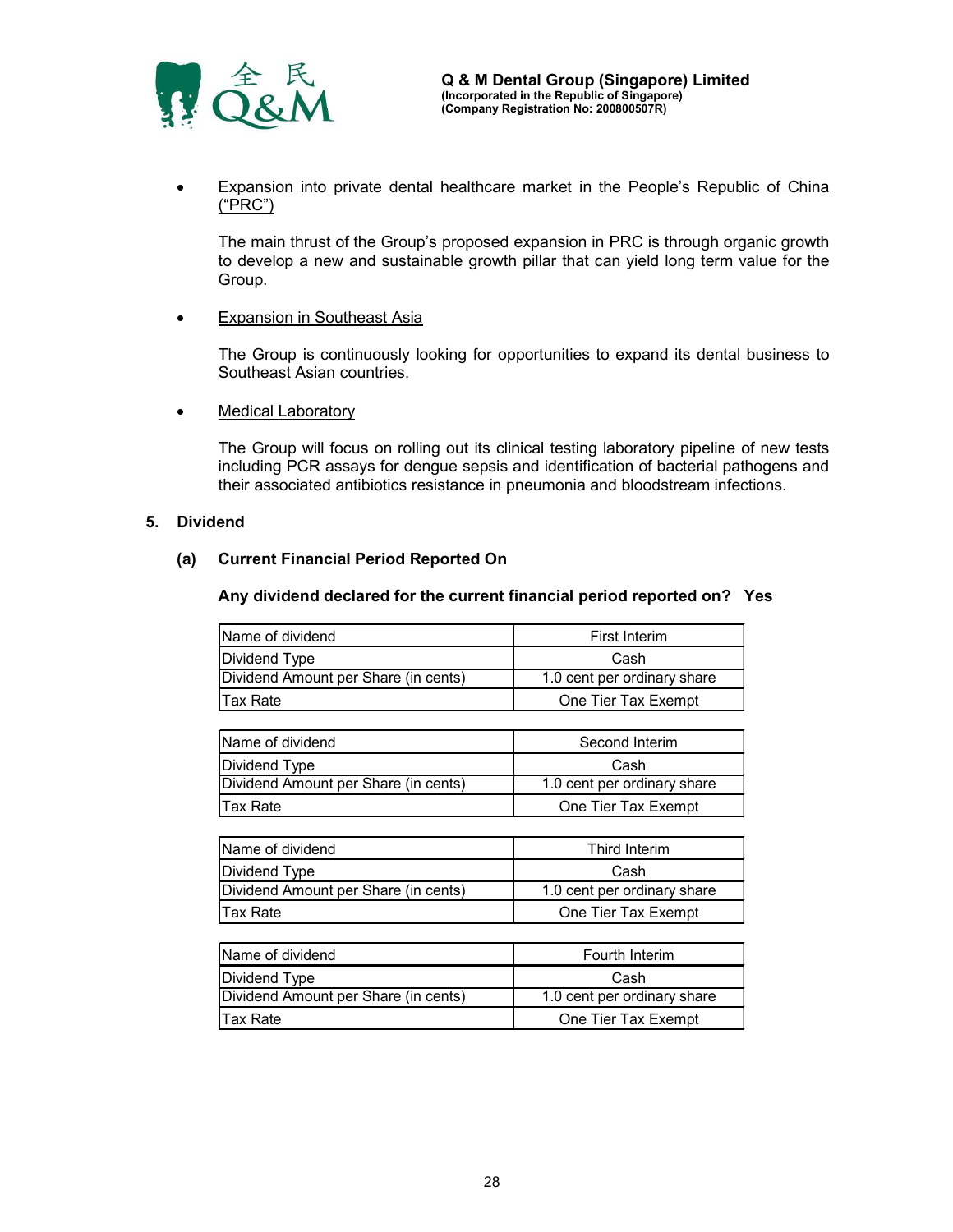

### (b) Corresponding Period of the immediately Preceding Financial Year

| 全民                                                    | Q & M Dental Group (Singapore) Limited<br>(Incorporated in the Republic of Singapore)<br>(Company Registration No: 200800507R)<br>Corresponding Period of the immediately Preceding Financial Year |  |
|-------------------------------------------------------|----------------------------------------------------------------------------------------------------------------------------------------------------------------------------------------------------|--|
| financial year? Yes                                   | Any dividend declared for the corresponding period of the immediately preceding                                                                                                                    |  |
|                                                       |                                                                                                                                                                                                    |  |
| Name of dividend                                      | <b>First Interim</b>                                                                                                                                                                               |  |
|                                                       | Cash                                                                                                                                                                                               |  |
| Dividend Type<br>Dividend Amount per Share (in cents) | 0.4 cent per ordinary share                                                                                                                                                                        |  |
| <b>Tax Rate</b>                                       | One Tier Tax Exempt                                                                                                                                                                                |  |
|                                                       |                                                                                                                                                                                                    |  |
| Name of dividend                                      | Second Interim (Special)                                                                                                                                                                           |  |
| Dividend Type                                         | Cash                                                                                                                                                                                               |  |
| Dividend Amount per Share (in cents)                  | 2.5 cent per ordinary share                                                                                                                                                                        |  |

|                                                                                                                                                                                   | Q & M Dental Group (Singapore) Limited<br>(Incorporated in the Republic of Singapore)<br>(Company Registration No: 200800507R) |
|-----------------------------------------------------------------------------------------------------------------------------------------------------------------------------------|--------------------------------------------------------------------------------------------------------------------------------|
| <b>Corresponding Period of the immediately Preceding Financial Year</b><br>Any dividend declared for the corresponding period of the immediately preceding<br>financial year? Yes |                                                                                                                                |
| Name of dividend                                                                                                                                                                  | <b>First Interim</b>                                                                                                           |
| Dividend Type                                                                                                                                                                     | Cash                                                                                                                           |
| Dividend Amount per Share (in cents)                                                                                                                                              | 0.4 cent per ordinary share                                                                                                    |
| <b>Tax Rate</b>                                                                                                                                                                   | One Tier Tax Exempt                                                                                                            |
|                                                                                                                                                                                   |                                                                                                                                |
| Name of dividend                                                                                                                                                                  | Second Interim (Special)                                                                                                       |
| Dividend Type                                                                                                                                                                     | Cash                                                                                                                           |
| Dividend Amount per Share (in cents)                                                                                                                                              | 2.5 cent per ordinary share                                                                                                    |
| <b>Tax Rate</b>                                                                                                                                                                   | One Tier Tax Exempt                                                                                                            |
|                                                                                                                                                                                   |                                                                                                                                |
| Name of dividend                                                                                                                                                                  | Final                                                                                                                          |
| Dividend Type                                                                                                                                                                     | Cash                                                                                                                           |
| Dividend Amount per Share (in cents)                                                                                                                                              | 0.5 cent per ordinary share                                                                                                    |

| <b>Corresponding Period of the immediately Preceding Financial Year</b>                                |                             |
|--------------------------------------------------------------------------------------------------------|-----------------------------|
| Any dividend declared for the corresponding period of the immediately preceding<br>financial year? Yes |                             |
| Name of dividend                                                                                       | <b>First Interim</b>        |
| Dividend Type                                                                                          | Cash                        |
| Dividend Amount per Share (in cents)                                                                   | 0.4 cent per ordinary share |
| <b>Tax Rate</b>                                                                                        | One Tier Tax Exempt         |
|                                                                                                        |                             |
| Name of dividend                                                                                       | Second Interim (Special)    |
| Dividend Type                                                                                          | Cash                        |
| Dividend Amount per Share (in cents)                                                                   | 2.5 cent per ordinary share |
| <b>Tax Rate</b>                                                                                        | One Tier Tax Exempt         |
|                                                                                                        |                             |
| Name of dividend                                                                                       | Final                       |
| Dividend Type                                                                                          | Cash                        |
| Dividend Amount per Share (in cents)                                                                   | 0.5 cent per ordinary share |
| <b>Tax Rate</b>                                                                                        | One Tier Tax Exempt         |

### (c) The date the dividend is payable.

### (d) Book closure date

#### Fourth Interim Dividend

Notice is hereby given that Share Transfer Books and Register of Members of the Company will be closed on 9 March 2022 on which day no share transfer will be effected.

Duly completed and stamped transfers received by the Company's Share Registrar, Tricor Barbinder Share Registration Services (a division of Tricor Singapore Pte Ltd), 80 Robinson Road, #11-02 Singapore 068898, up to 5.00 p.m. on 8 March 2022 will be registered to determine members' entitlements to the interim dividend. Members (being depositors) whose securities account with The Central Depository (Pte) Limited are credited with ordinary shares in the capital of the Company as at 5.00 p.m. on 8 March 2022 will be entitled to the payment of the interim dividend.

#### 6. If no dividend has been declared (recommended), a statement to the effect.

Not applicable.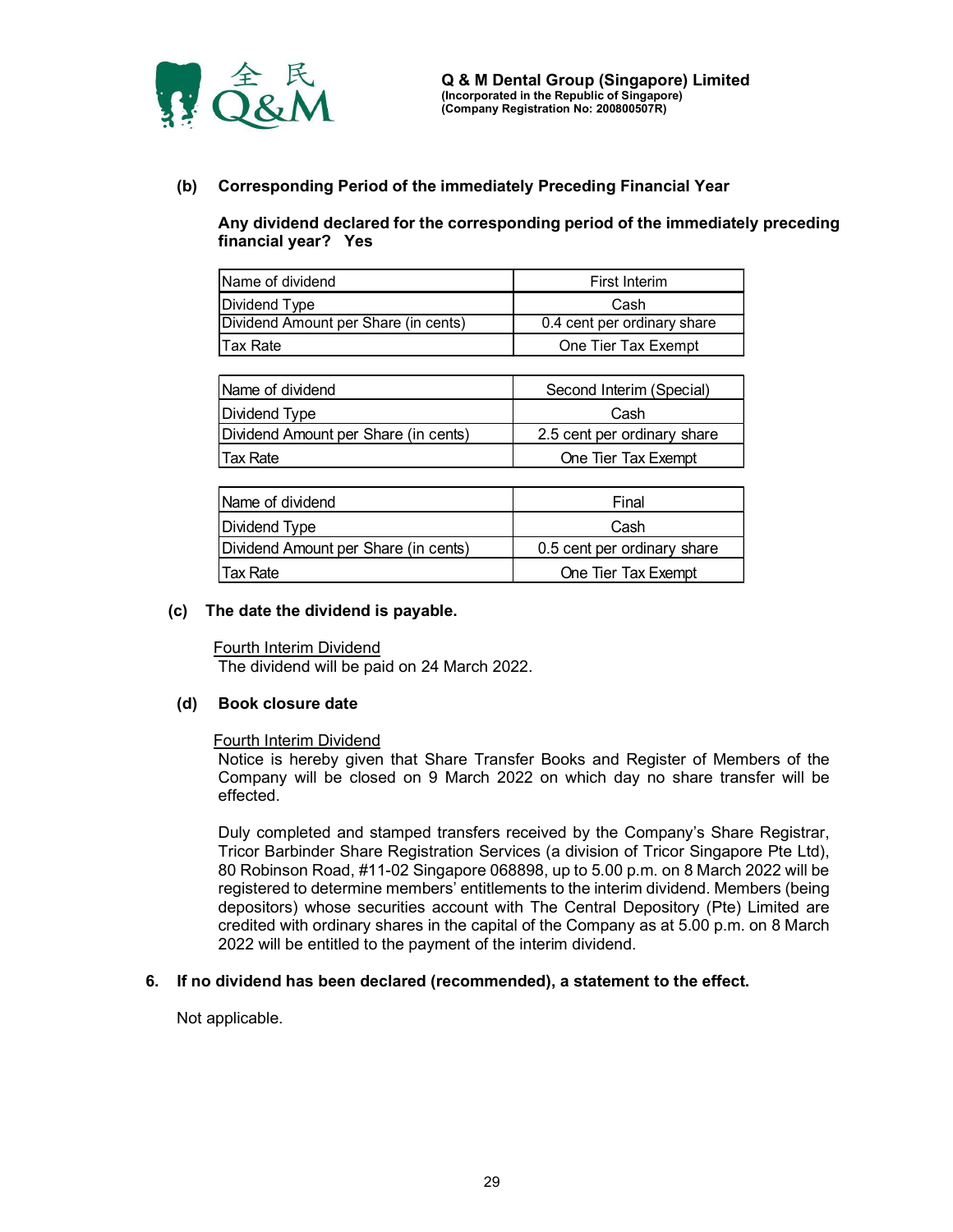

Part II – ADDITIONAL INFORMATION REQUIRED FOR FULL YEAR ANNOUNCEMENT (This part is not applicable to Q1, Q2, Q3 or Half Year Results)

7. Segment revenue and results for business or geographical segments (of the Group) in the form presented in the issuer's most recently audited annual financial statements, with comparative information for the immediately preceding year. Business segments

Please refer to Note 2 of Notes to the Condensed Interim Financial Statements.

8. In the review of performance, the factors leading to any material changes in contributions to turnover and earnings by the business or geographical segments.

#### Performance by business segment

The increase in primary healthcare segment revenue and result in FY21 as compared to FY20 was mainly due to higher revenue and result contribution from existing and new dental outlets in Singapore.

The increase in medical laboratory and dental equipment and supplies distribution segment revenue in FY21 as compared to FY20 was mainly due to higher revenue contribution from the Covid-19 medical laboratory.

#### Performance by geographical segment

The increase in the contribution to the Group's revenue from Singapore operations in FY21 as compared to FY20 was mainly due to higher contribution from the existing and new dental clinics in Singapore as well as higher contribution from the Covid-19 medical laboratory.

The decrease in the contribution to the Group's revenue from Malaysia operations in FY21 as compared to FY20 was mainly due to lower contribution from the dental equipment and supplies distribution company in Malaysia.

The decrease in the contribution to the Group's revenue from PRC operations in FY21 as compared to FY20 was due to lower contribution from the dental clinic in Shanghai, PRC.

#### 9. A breakdown of sales

|      |                                                                                                          | Group          |                |                         |
|------|----------------------------------------------------------------------------------------------------------|----------------|----------------|-------------------------|
|      |                                                                                                          | 2021<br>\$'000 | 2020<br>\$'000 | Change<br>$\frac{9}{6}$ |
| 9(a) | Revenue reported for first half                                                                          | 94.571         | 54,695         | 73                      |
| 9(b) | Operating profit after tax before deducting non-<br>controlling interests reported for first half year   | 21.477         | 8.867          | 142                     |
| 9(c) | Revenue reported for second half                                                                         | 111,028        | 82,925         | 34                      |
| 9(d) | Operating profit after tax before deducting non-<br>controlling interests reported for second half year. | 17,881         | 10.971         | 63                      |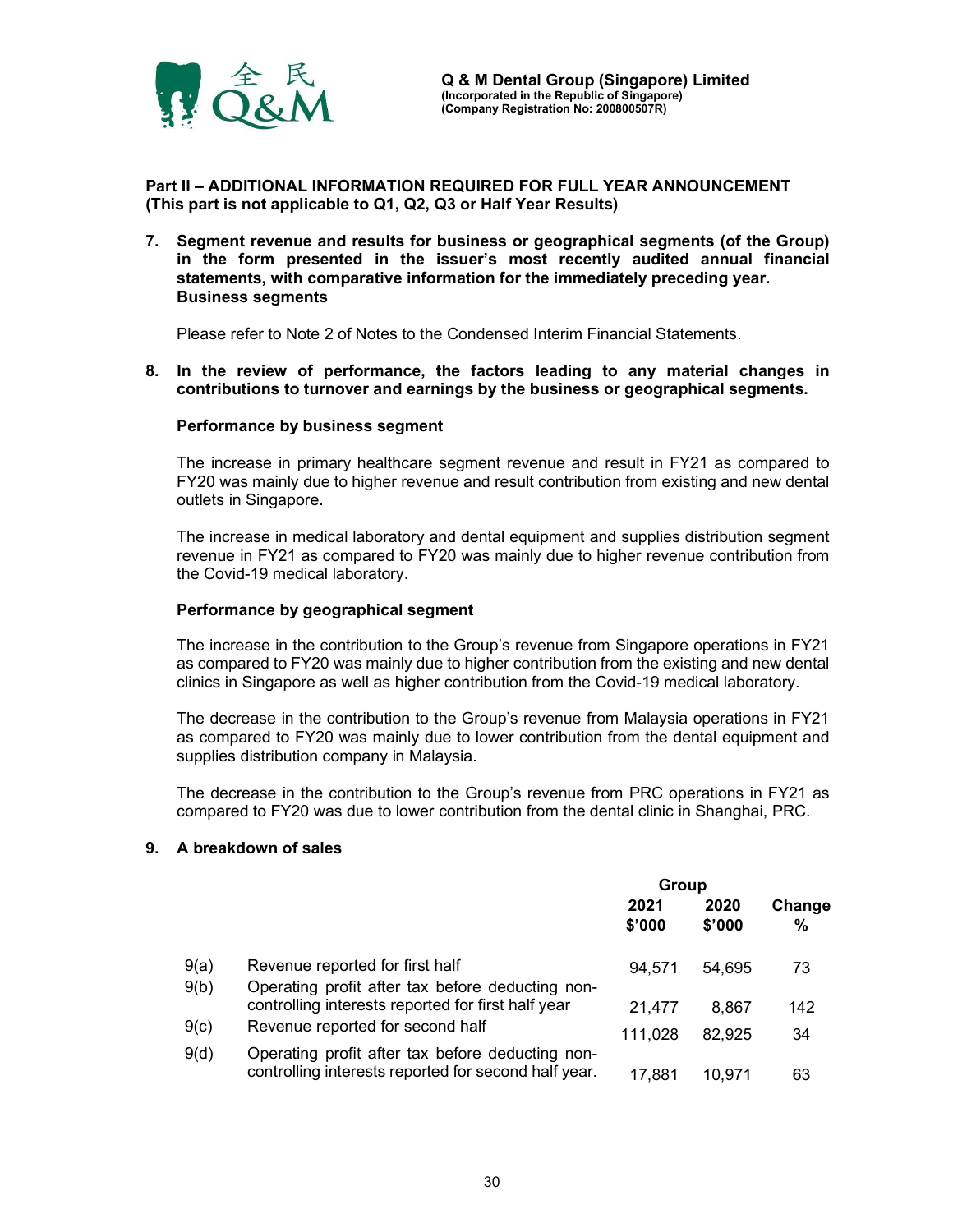

10. A breakdown of the total annual dividend (in dollars value) for the issuer's latest full year and its pervious full year.

|            | <b>Latest Full Year</b><br>\$'000 | <b>Previous Full Year</b><br>\$'000 |
|------------|-----------------------------------|-------------------------------------|
| Ordinary*  | 34.536                            | 26.788                              |
| Preference | -                                 | -                                   |
| Total      | 34,536                            | 26,788                              |

\*Total annual dividend for FY21 comprises recommended FY21 fourth interim dividend (from FY21Q4 profit and retain earnings) of \$9.40 million, third interim dividend of \$9.40 million (from FY21Q3), second interim dividend of \$7.87 million (from FY21Q2), and \$7.87 million first interim dividend paid in respect of FY21Q1 profit.

\*Total annual dividend for FY20 comprises recommended FY20 final dividend (from FY20H2 profit) of \$3.94 million and second interim dividend of \$19.68 million, and \$3.17 million interim dividend paid in respect of FY20H1 profit.

11. If the Group has obtained a general mandate from shareholders for Interested Parties Transactions (IPTs), the aggregate value of such transactions as required under Rule 920(1)(a)(ii). If no IPT mandate has been obtained, a statement to the effect.

The Group did not obtain a general mandate from shareholders for IPTs.

12. Disclosure of person occupying a managerial position in the issuer or any of its principal subsidiaries who is a relative of a director or chief executive officer or substantial shareholder of the issuer pursuant to Rule 704(13) in the format below. If there are no such persons, the issuer must make an appropriate negative statement.

| Name           | Age | Family relationship with       | Current position | Details of         |
|----------------|-----|--------------------------------|------------------|--------------------|
|                |     | any director, chief            | and duties, and  | changes in duties  |
|                |     | executive officer and/or       | the year the     | and position held, |
|                |     | substantial shareholder        | position was     | if any, during the |
|                |     |                                | held             | year               |
| Foo Siew Jiuan | 53  | Wife of Dr Ng Chin             | General          | None               |
|                |     | Siau, Group Chief              | Manager (1999)   |                    |
|                |     | Executive Officer of Q &       |                  |                    |
|                |     | M Dental Group                 |                  |                    |
|                |     | (Singapore) Limited            |                  |                    |
|                |     | ("QDGS").                      |                  |                    |
|                |     |                                |                  |                    |
|                |     | Sister-in-law of Ng            |                  |                    |
|                |     | Sook Hwa, Group                |                  |                    |
|                |     | <b>Financial Controller of</b> |                  |                    |
|                |     | QDGS.                          |                  |                    |
| Ng Sook Hwa    | 50  | Sister of Dr Ng Chin           | Group Financial  | None               |
|                |     | Siau, Group Chief              | Controller       |                    |
|                |     | Executive Officer of           | (June 2011)      |                    |
|                |     | QDGS.                          |                  |                    |
|                |     |                                |                  |                    |
|                |     |                                |                  |                    |